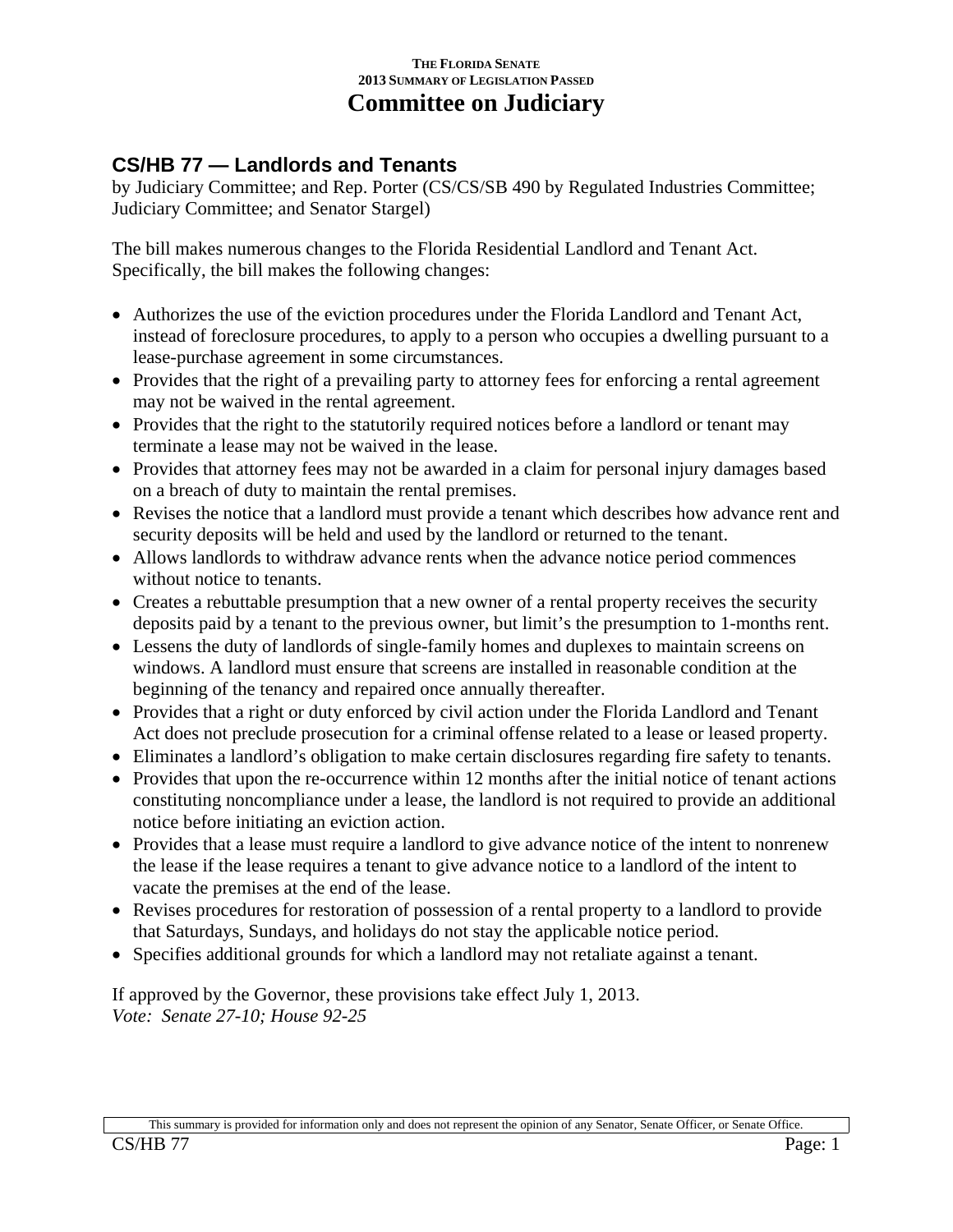## **CS/CS/CS/SB 112 — Filing False Documents Against Real or Personal Property**

by Rules Committee; Criminal Justice Committee; Judiciary Committee; and Senator Dean

The bill creates the offense of filing or directing to file, with the intent to defraud or harass another, a document in an official record which contains materially false, fictitious, or fraudulent statements or representations that affect the owner's interest in property described in the document. A person who commits the new offense commits a third-degree felony. A thirddegree felony is punishable by imprisonment of up to 5 years and the imposition of a fine of up to \$5,000. If a person commits this offense a second or subsequent time, the person commits a second-degree felony. A second-degree felony is punishable by imprisonment of up to 15 years and the imposition of a fine of up to \$10,000. The bill increases the felony degree of these offenses under circumstances outlined in the bill. The bill also provides that a person who files a fraudulent construction lien is subject to penalties under the Construction Lien Law, not the newly-created offense in the bill.

Under current s. 843.0855, F.S., a person commits a third degree felony by engaging in the following actions under color of law or through the use of simulated legal process:

- Deliberately impersonating or falsely acting as a public officer in connection with or relating to any legal process affecting persons and property, or otherwise taking action under color of law against persons or property.
- Simulating legal process, including but not limited to, actions affecting title to real estate or personal property, indictments, subpoenas, warrants, injunctions, liens, orders, judgments, or any legal documents or proceedings, knowing or having reason to know the contents of any such documents or proceedings or the basis for any action to be fraudulent. The bill revises the definition of "legal process" to include documents recorded with any state or federal official governmental entity.
- Falsely under color of law attempting in any way to influence, intimidate, or hinder a public officer.

For purposes of the offenses under s. 843.0855, F.S., the bill defines public officer or employee to encompass more individuals. As a result, the application of the statute establishes a broader variety of crimes relating to impersonating public officers and employees and fraudulently simulating legal process.

The bill creates additional civil remedies to grant relief to public officers or employees affected by the offense of filing of false statements or claims.

If approved by the Governor, these provisions take effect October 1, 2013. *Vote: Senate 39-0; House 116-0*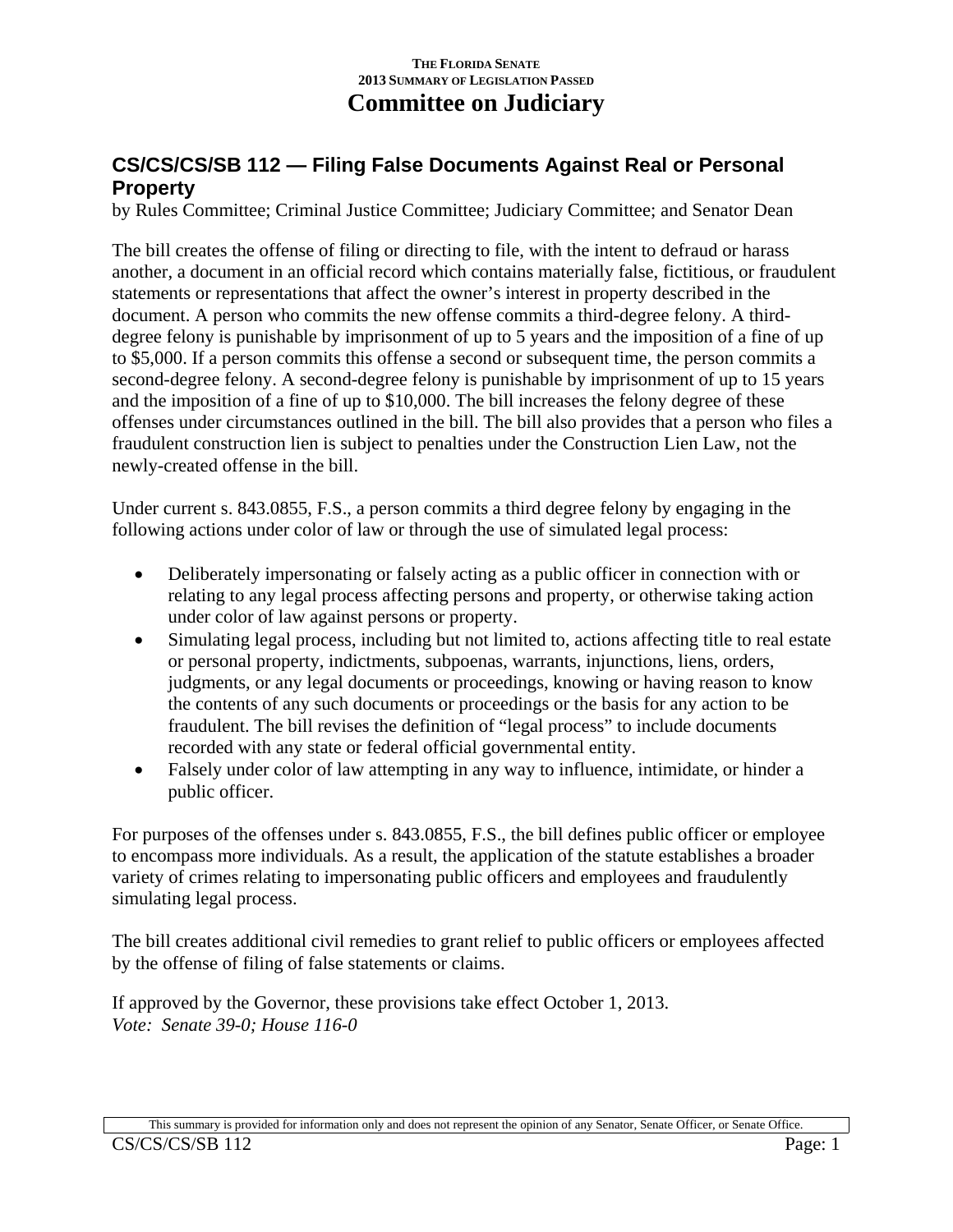### **CS/HB 179 — Eminent Domain Proceedings**

by Civil Justice Subcommittee; and Rep. Young and others (CS/SB 322 by Judiciary Committee and Senator Brandes)

This bill (Chapter 2013-23, L.O.F.) entitles a person whose property is taken through a quick taking to interest earned on a deposit made to secure a judgment of taking. A quick taking occurs when a governmental entity takes physical possession of property prior to a final judgment in an eminent domain case. Public entities that take possession and title before an entry of final judgment must file a declaration of taking with a good faith estimate of the value of the property. If the court determines that the governmental entity is entitled to take possession of the property before the final judgment is entered, the court must issue an order requiring the entity to deposit money in an amount that will fully secure and compensate the defendant. These monies are deposited into the court registry. The clerk is authorized to invest the deposit to earn the highest interest rate possible.

Previously, the clerk distributed 90 percent of any interest earned automatically to the governmental entity. The other 10 percent was retained by the clerk. This bill requires a clerk of court to allocate 90 percent of the earned interest according to ultimate ownership in the deposit.

These provisions were approved by the Governor and take effect July 1, 2013. *Vote: Senate 40-0; House 116-0*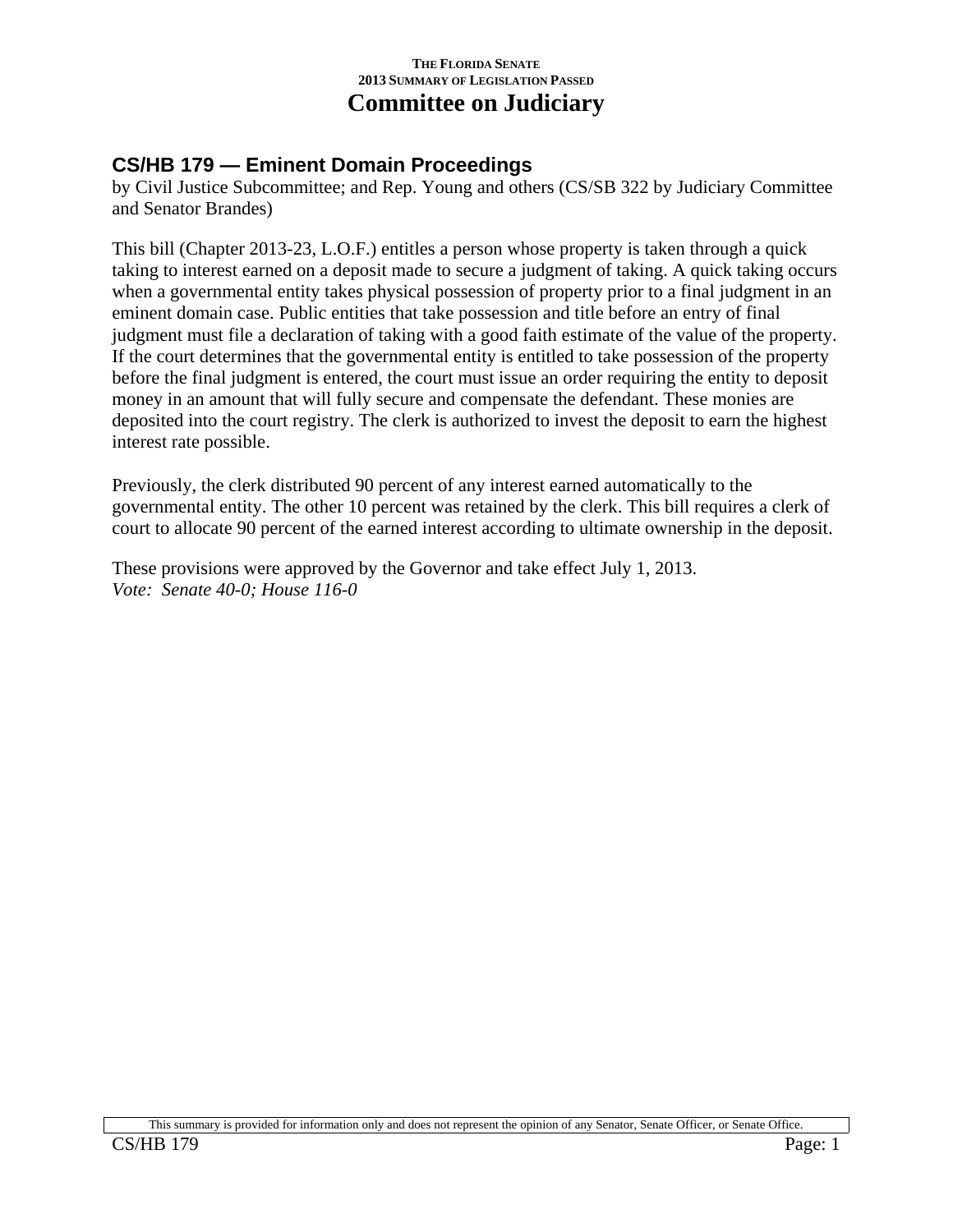### **CS/CS/HB 229 — Land Trusts**

by Judiciary Committee; Civil Justice Subcommittee; and Rep Rodriguez (CS/SB 1172 by Judiciary Committee and Senator Simmons)

The bill revises the laws relating to land trusts. In general, a land trust is a written instrument in which title to real property is vested in a trustee who has the authority to manage or dispose of the property.

More specifically, the bill:

- Clarifies the distinction between a land trust governed by s. 689.071, F.S., and other trusts governed by the Florida Trust Code.
- Defines a land trust based on the functional scope of the land trustee's duties, although the power to manage or dispose of property remains an essential element of a Florida land trust.
- Relocates provisions of s. 689.071, F.S., to a newly-created section, s. 689.073, F.S. These provisions generally state that purchasers and others can rely on a land trustee's authority over property as described in a recorded instrument. These provisions will remain equally applicable to any recorded instrument, created before or after the effective date of the bill, which conveys title to property and the power to manage or dispose of the property.
- Codifies a number of land trust practices and principles commonly used in Florida and Illinois which are derived from judicial precedents or treatises on land trusts.

If approved by the Governor, these provisions take effect upon becoming law. *Vote: Senate 34-0; House 114-1*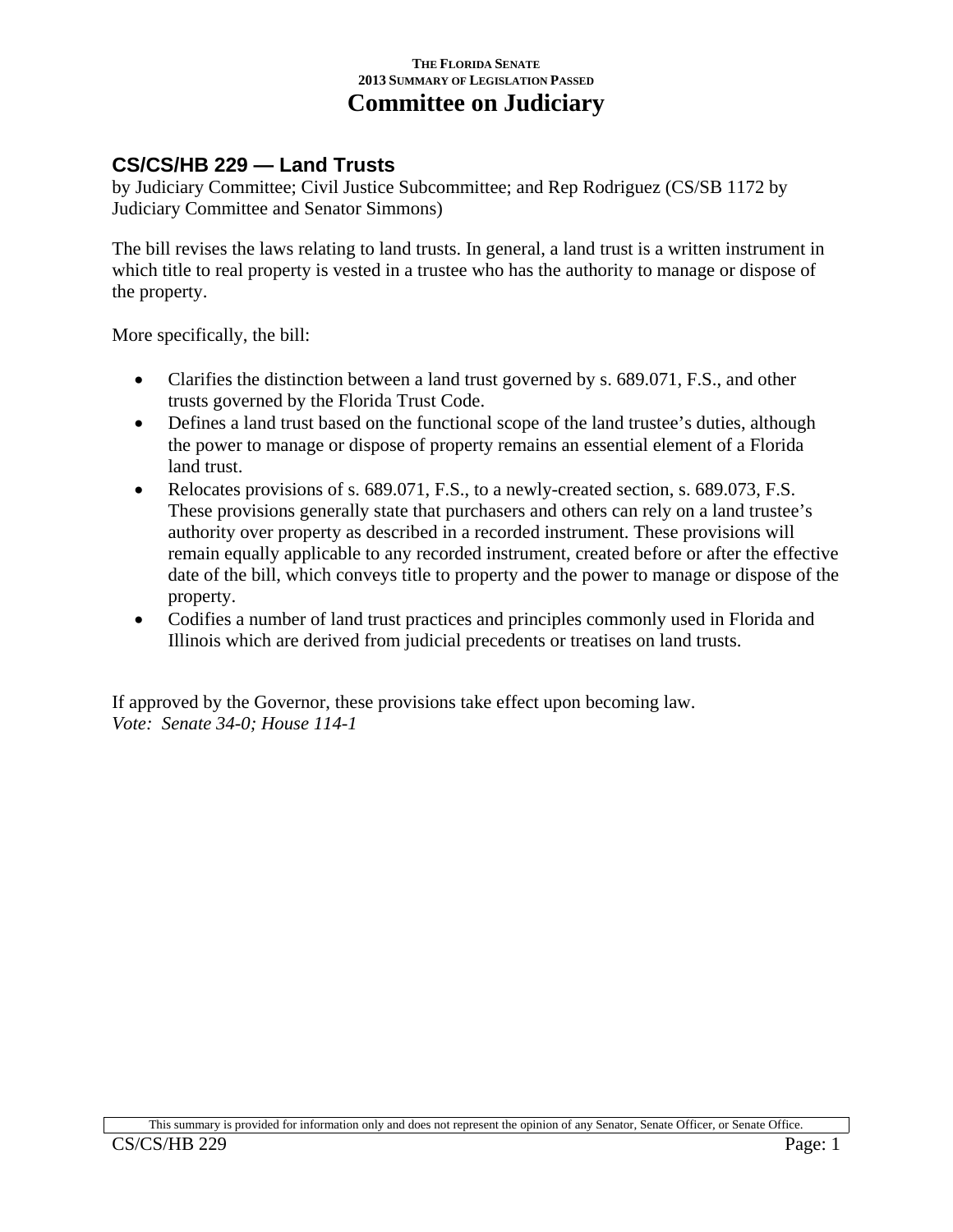### **CS/HB 267 — Real Property Liens and Conveyances**

by Local and Federal Affairs Committee and Rep. Wood (CS/SB 404 by Judiciary Committee and Senator Stargel)

The bill removes the requirement that warranty deeds include a blank space for the grantee's social security number.

The bill also provides that a lien by a governmental or quasi-governmental entity for an improvement, service, fine, or penalty is valid against a creditor or subsequent purchaser only if the lien is properly recorded in the county in which the property is located. The bill specifies information that must be included in a lien by a governmental or quasi-governmental entity. The bill excludes liens for taxes, non-ad valorem or special assessments, or utilities from the recording requirement.

If approved by the Governor, these provisions take effect October 1, 2013. *Vote: Senate 38-0; House 112-3*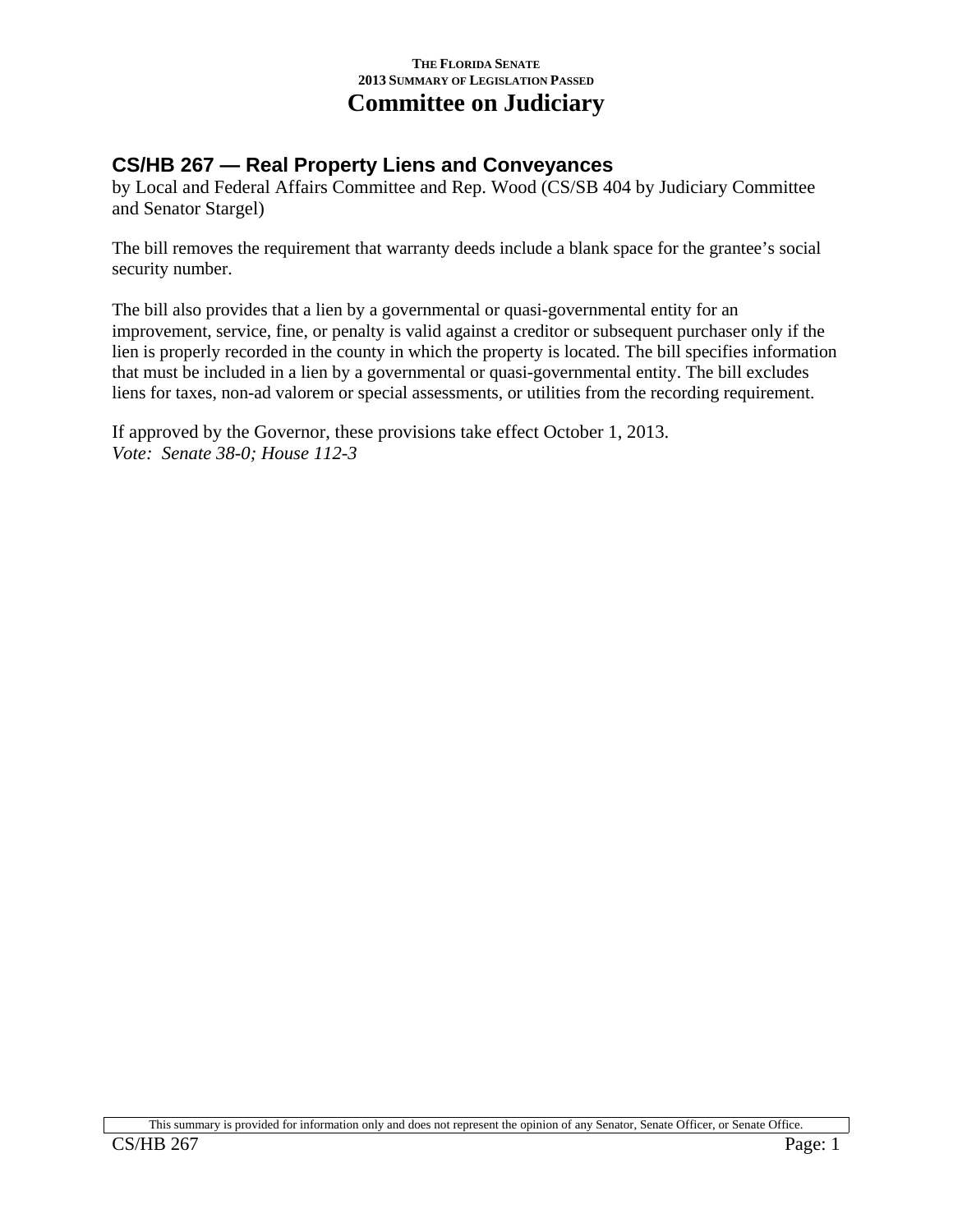### **CS/CS/SB 492 — Estates**

by Banking and Insurance Committee; Judiciary Committee; and Senator Hukill

The bill makes a number of changes to the Florida Probate Code, which were recommended by the Real Property, Probate, and Trust Law Section of The Florida Bar. These changes include:

- Retroactively eliminating a requirement that an estate file a tax return for an estate tax  $\bullet$ when no tax is due.
- Reducing from 5 years to 2 years the time period in which intangible property held in a trust is presumed to be unclaimed property and payable to the Department of Financial Services.
- Providing that a caveator is not required to serve notice on his or herself when he or she submits a petition for administration of an estate.
- Making void, with certain exceptions, any gift received by a lawyer, or a relative of the lawyer, from a written instrument that the lawyer prepared.
- Requiring that a clerk of court, upon receipt of a will, keep the will in its original form for 20 years.
- Expanding the long-arm jurisdiction of Florida courts to adjudicate trust disputes.
- Removing conflicts between the Florida Statutes and the Florida Rules of Civil Procedure pertaining to forum non conveniens.
- Requiring that a trustee provide a trust accounting to beneficiaries at least once a year.

If approved by the Governor, these provisions take effect October 1, 2013. *Vote: Senate 40-0; House 117-0*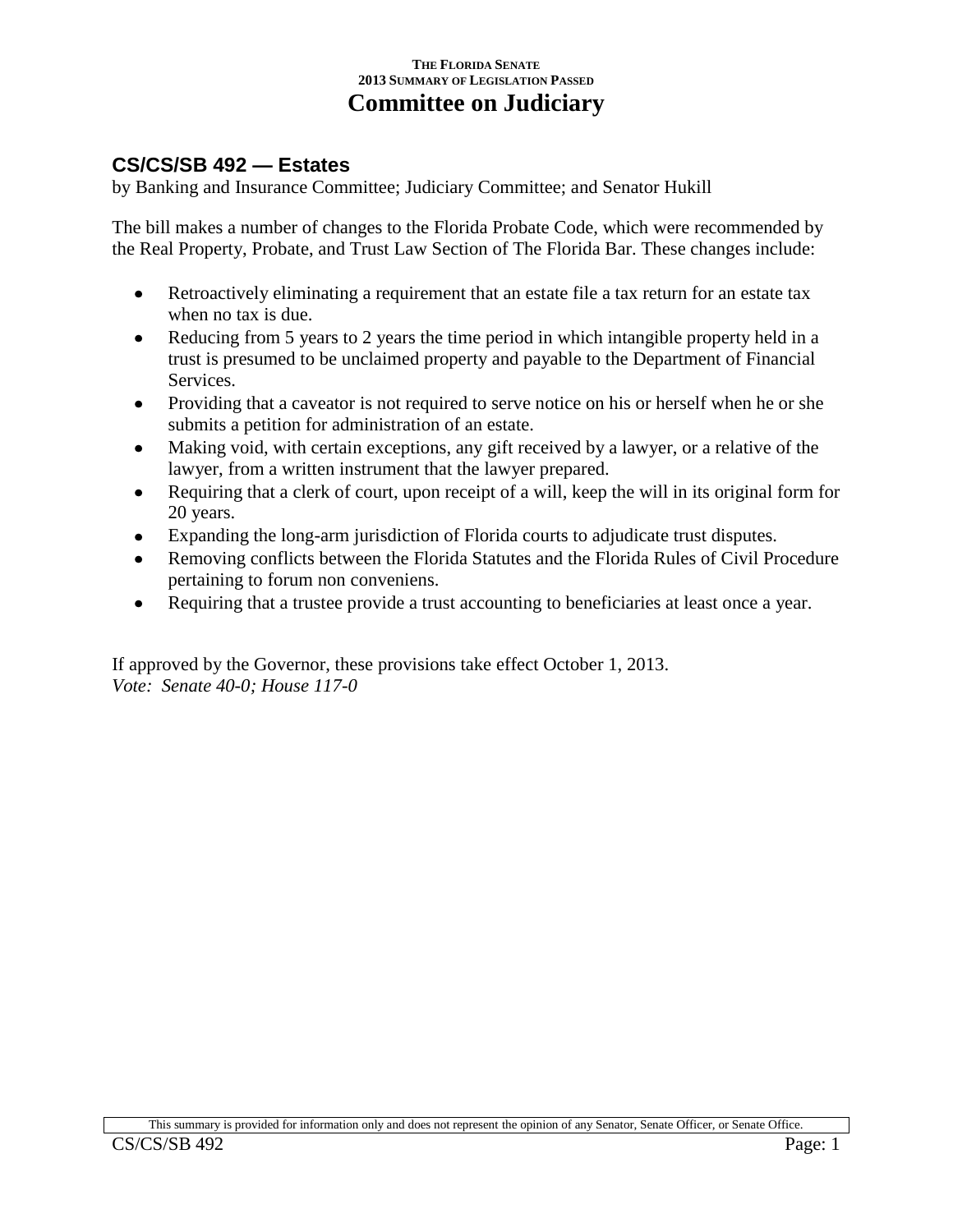# **CS/SB 530 — Dispute Resolution**

by Judiciary Committee and Senator Thrasher

The bill creates the Revised Florida Arbitration Code based on a 2000 revision of the Uniform Arbitration Act, as approved by the National Conference of Commissioners on Uniform State Laws. The original act, the Florida Arbitration Code (FAC) was passed in 1957 and subsequently revised in 1967. Since 1967, the FAC has gone mostly unchanged. The bill addresses concepts that were not addressed in the original act, such as the ability of arbitrators to issue provisional remedies, challenges based on notice, consolidation of separate arbitration proceedings, required conflict disclosures by arbitrators, immunity of arbitrators, and other substantive issues. The bill lays out a detailed framework for arbitration conducted under Florida law and repeals sections of the existing FAC, the substantive concepts of which are subsumed by the revised act.

If approved by the Governor, these provisions take effect July 1, 2013. *Vote: Senate 39-0; House 118-0*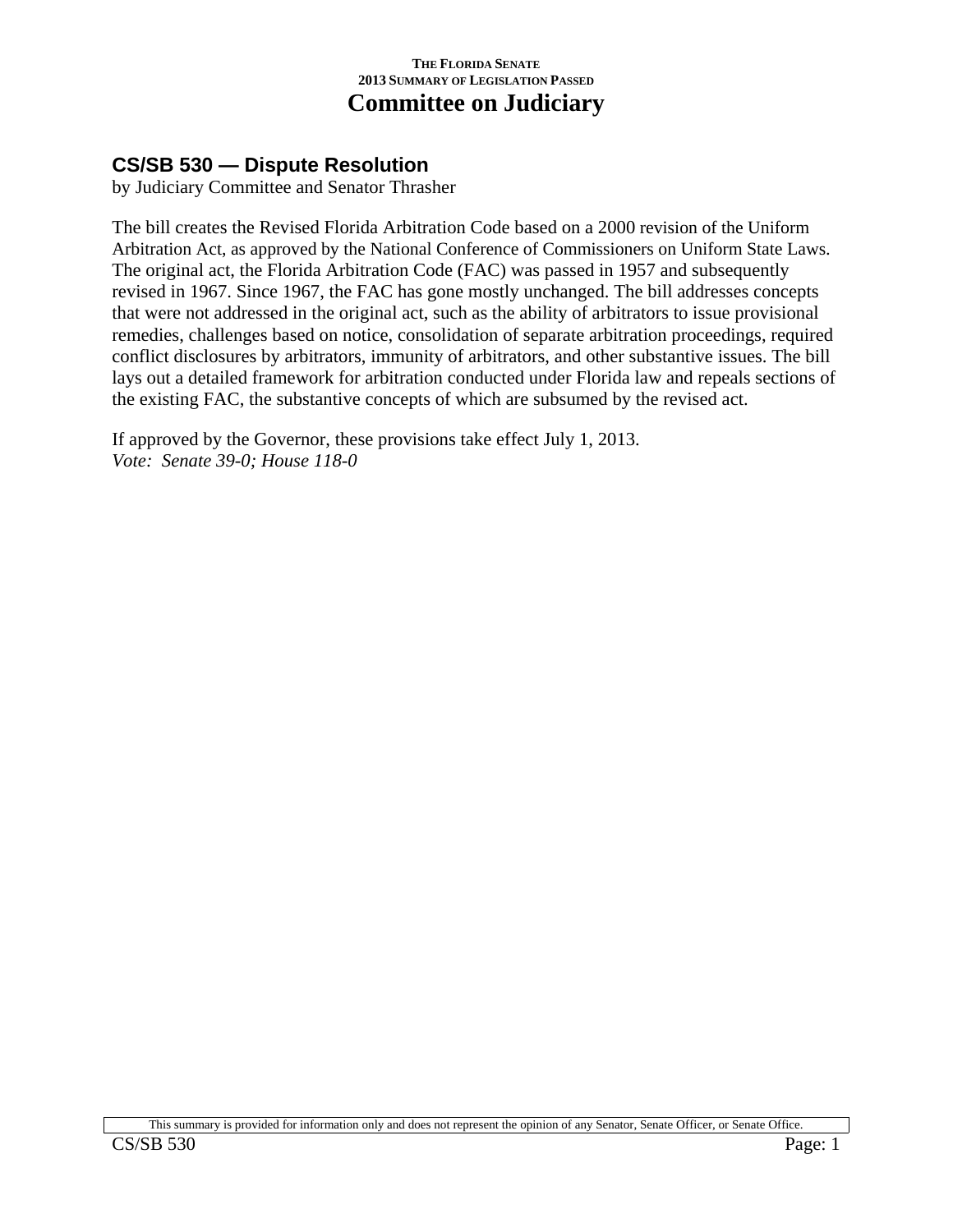### **CS/CS/CS/SB 556 — Clerks of the Court**

by Appropriations Committee; Governmental Oversight and Accountability Committee; Judiciary Committee; and Senator Ring

This bill revises the duties and responsibilities of the clerks of courts. The changes made by the bill:

- Expand the duties of a clerk of court to include the storage and maintenance of electronic  $\bullet$ filings and authorize clerks to electronically affix stamps to filings.
- Require the clerk to charge for services rendered electronically.
- Require the county recorder to remove recorded court documents from official records pursuant to a sealing or expunction order.
- Increase the threshold required for the clerk to refund an overpayment from \$5 to \$10 without a request from the person who made the overpayment.
- Clarify that the clerk may electronically provide public records requested by entities eligible to access the records without cost. These entities include the state attorney, public defender, guardian ad litem, public guardian, attorney ad litem, and others.
- Require an individual or entity to specify the document type, name, identification number, and page number, if requesting the clerk to maintain the confidentiality of information that is exempt from disclosure requirements in a court record or official record.
- Require the property appraiser, instead of the clerk, to provide a copy of the property record card to a petitioner in a challenge to a property tax valuation.
- Exempt the state from paying fees in enforcing judgments for costs and fines.  $\bullet$
- Require clerks to provide public defenders with access to records of juveniles they are expected to represent prior to being appointed by the court.

If approved by the Governor, these provisions take effect July 1, 2013. *Vote: Senate 37-0; House 116-0*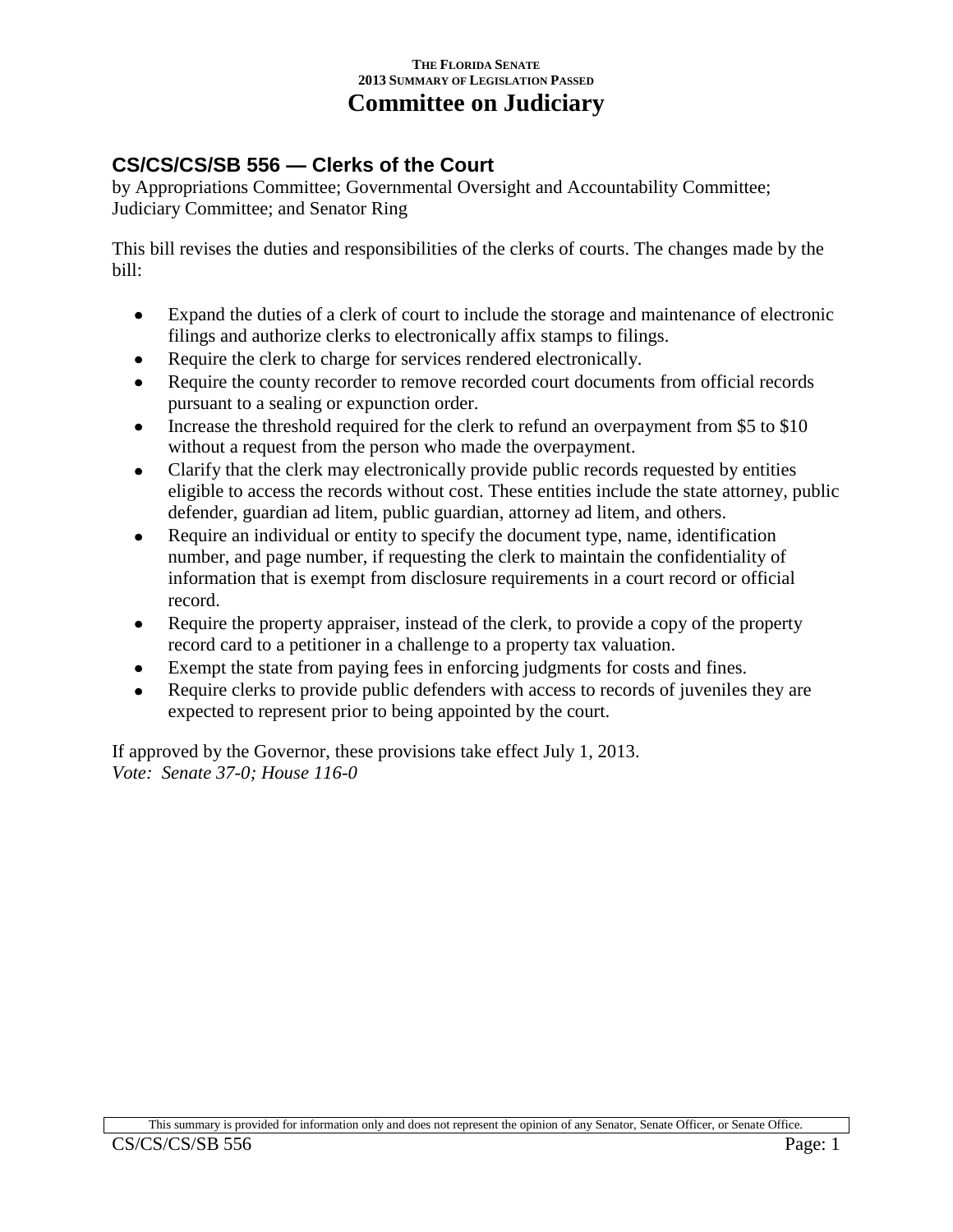### **CS/HB 571 — Marshal of the Supreme Court**

by Criminal Justice Subcommittee; and Rep. Roberson and others (CS/SB 496 by Judiciary Committee and Senator Dean)

The bill gives the marshal and his or her deputies' authority to bear arms and make arrests in connection with their official duties for the Supreme Court. The bill specifies that the marshal and his or her deputies must be law enforcement officers. These individuals must comply with the qualifications and training for law enforcement officers required by law.

If approved by the Governor, these provisions take effect upon becoming law. *Vote: Senate 34-0; House 116-0*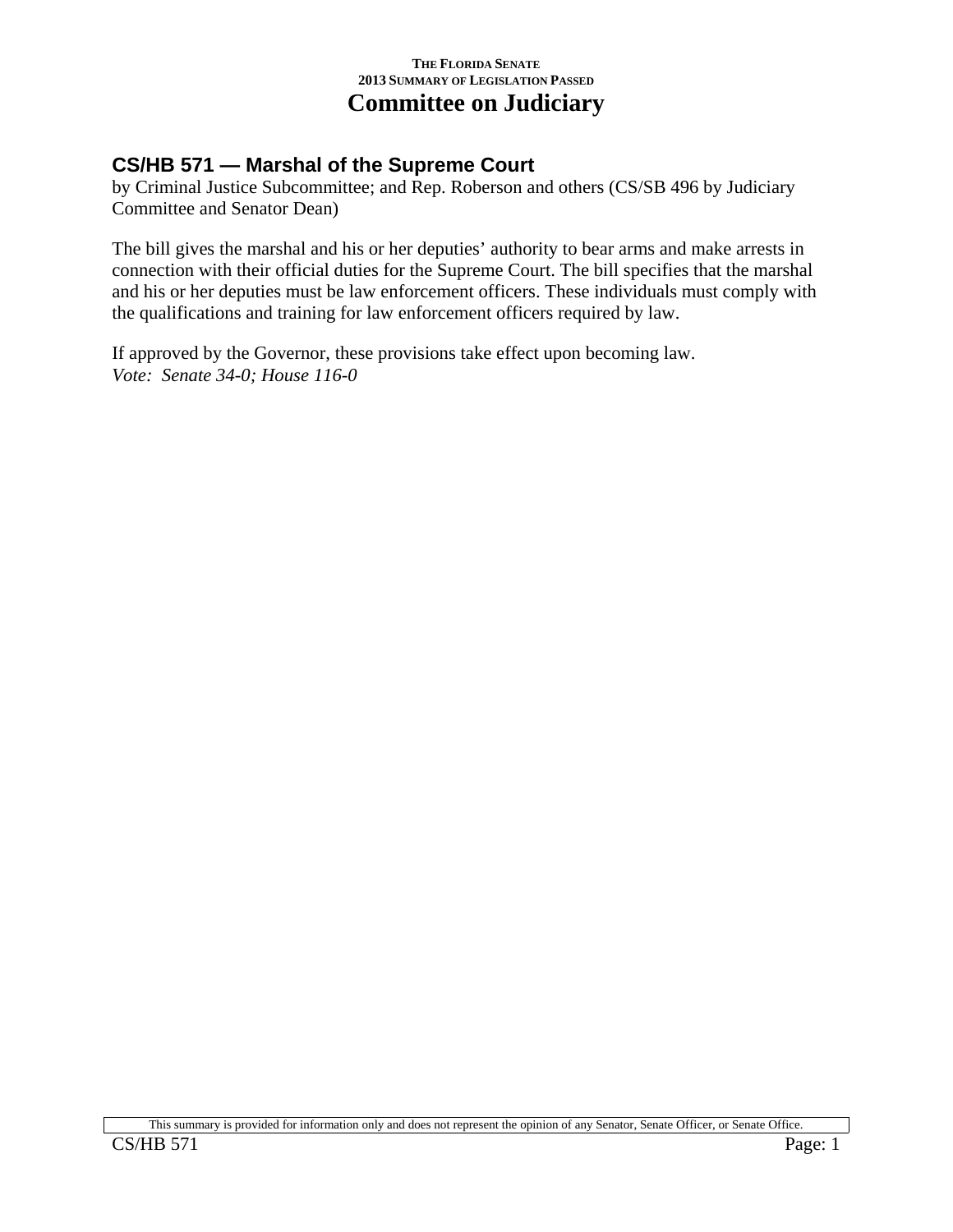### **CS/SB 592 — Garnishment**

by Commerce and Tourism Committee and Senator Galvano

The bill extends the time that a creditor has to object to a debtor's claim of exemption from a writ of garnishment. Existing law authorizes a creditor to file an objection with the court within 3 business days after the debtor hand-delivers the exemption claim to the creditor or 8 business days if the debtor mails the exemption claim. The bill extends these periods to 8 business days after hand-delivery and 14 business days after mailing of an exemption claim.

The bill also modifies the statutory form used for claiming an exemption from garnishment under s. 77.041(1), F.S. The form will include a requirement for certification under oath and penalty of perjury that the debtor delivered the form on the date stated and that the statements made in the claim of exemption are true to the best of the debtor's knowledge and belief. The bill allows a debtor to deliver a form claiming an exemption from garnishment and requesting a hearing to attorneys for the creditor and garnishees. Existing law provides for the forms to be delivered only to the creditor and garnishees.

If approved by the Governor, these provisions take effect July 1, 2013. *Vote: Senate 40-0; House 117-0*

This summary is provided for information only and does not represent the opinion of any Senator, Senate Officer, or Senate Office.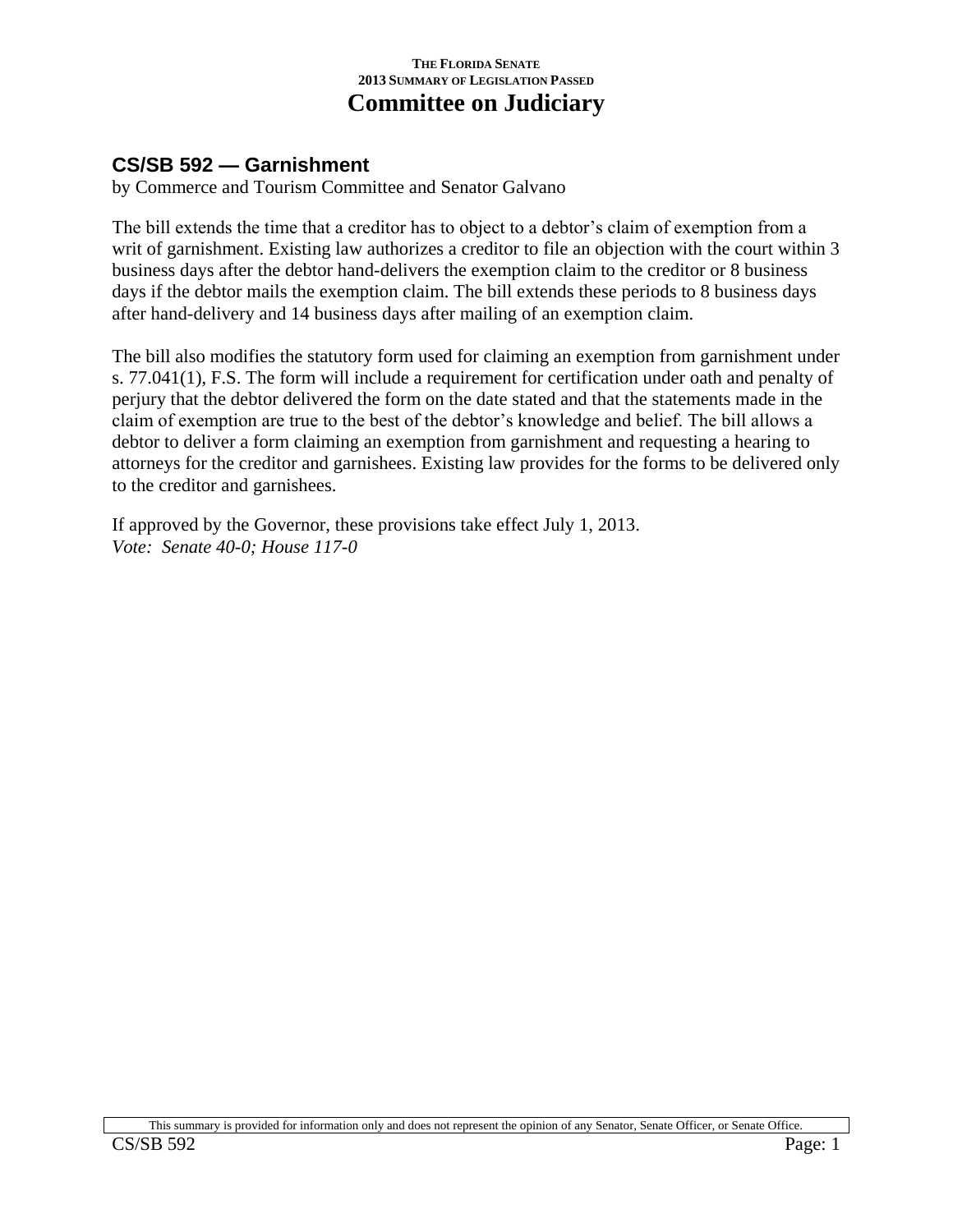### **SB 628 — Driver Licenses**

by Senator Joyner

This bill expands the list of entities and individuals authorized to access copies of driver's licenses held by the Department of Highway Safety and Motor Vehicles. The bill provides access to driver's licenses to judges, employees of the state courts system, and government employees who perform functions for the state courts system in their official capacity with the courts. For employees to have access, the Chief Justice or a chief judge must grant permission in writing.

If approved by the Governor, these provisions take effect July 1, 2013. *Vote: Senate 40-0; House 115-0*

This summary is provided for information only and does not represent the opinion of any Senator, Senate Officer, or Senate Office.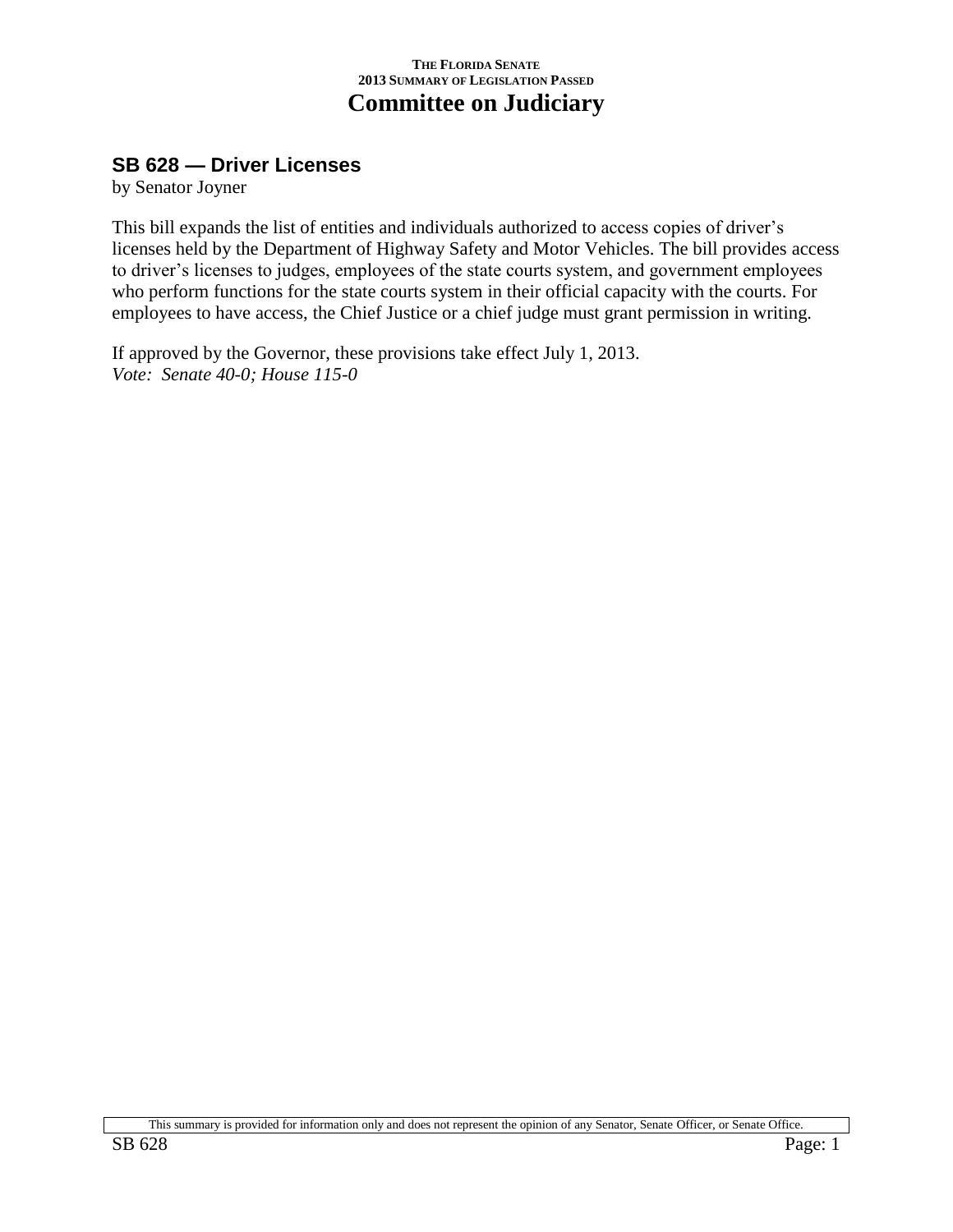# **CS/CS/SB 718 — Family Law**

by Rules Committee; Judiciary Committee; and Senators Stargel, Grimsley, Richter, Thrasher, Soto, and Altman

This bill establishes guidelines for the duration and amount of alimony awards and revises other laws relating to dissolution of marriage cases. Specifically, the bill:

- Eliminates permanent, periodic alimony and limits a court's ability to award durational  $\bullet$ alimony.
- Limits the term of an award of durational alimony to 50 percent of the length of marriage  $\bullet$ unless the proponent shows sufficient need for a longer award, as supported in writing by the court.
- Provides a rebuttable presumption against an alimony award following a short-term  $\bullet$ marriage.
- Creates a rebuttable presumption in favor of an alimony award following a long-term marriage.
- Places caps on alimony payments expressed as a percentage of the income of the obligor. The caps vary based on the length of marriage.
- Provides that equal time-sharing by the parents is in the best interest of a minor child  $\bullet$ unless the court finds that equal time will pose a danger or be impracticable. This provision applies prospectively.
- Provides that the court must consider the same factors in awarding temporary alimony,  $\bullet$ alimony requested without a concurrent filing of a dissolution of marriage, and alimony required pursuant to a dissolution of marriage.
- Establishes formulas for a court to use in determining the value of the marital portion of  $\bullet$ nonmarital real property which is subject to equitable distribution in a divorce proceeding. The formulas apply if a party paid down a note and mortgage on the property with marital funds.
- The bill increases the number of years of marriage required for a marriage to qualify as a  $\bullet$ short-term, mid-term, or long-term marriage.
- Prioritizes alimony ordered by the court in order of preference starting with bridge-thegap alimony, followed by rehabilitative alimony.
- Requires the court to consider as a factor in alimony determinations nonmarital assets relied upon during the marriage.
- Requires, rather than permits, the court to modify or terminate alimony upon a showing of a supportive relationship between the obligee and a third party.
- Prohibits an alimony award to a party whose income is equal to or greater than the other  $\bullet$ party.
- Clarifies that the court must consider the retirement of the obligor of an alimony award as a substantial change in circumstances.
- Provides for the retroactive application of the guidelines specifying the amount and duration of alimony awards.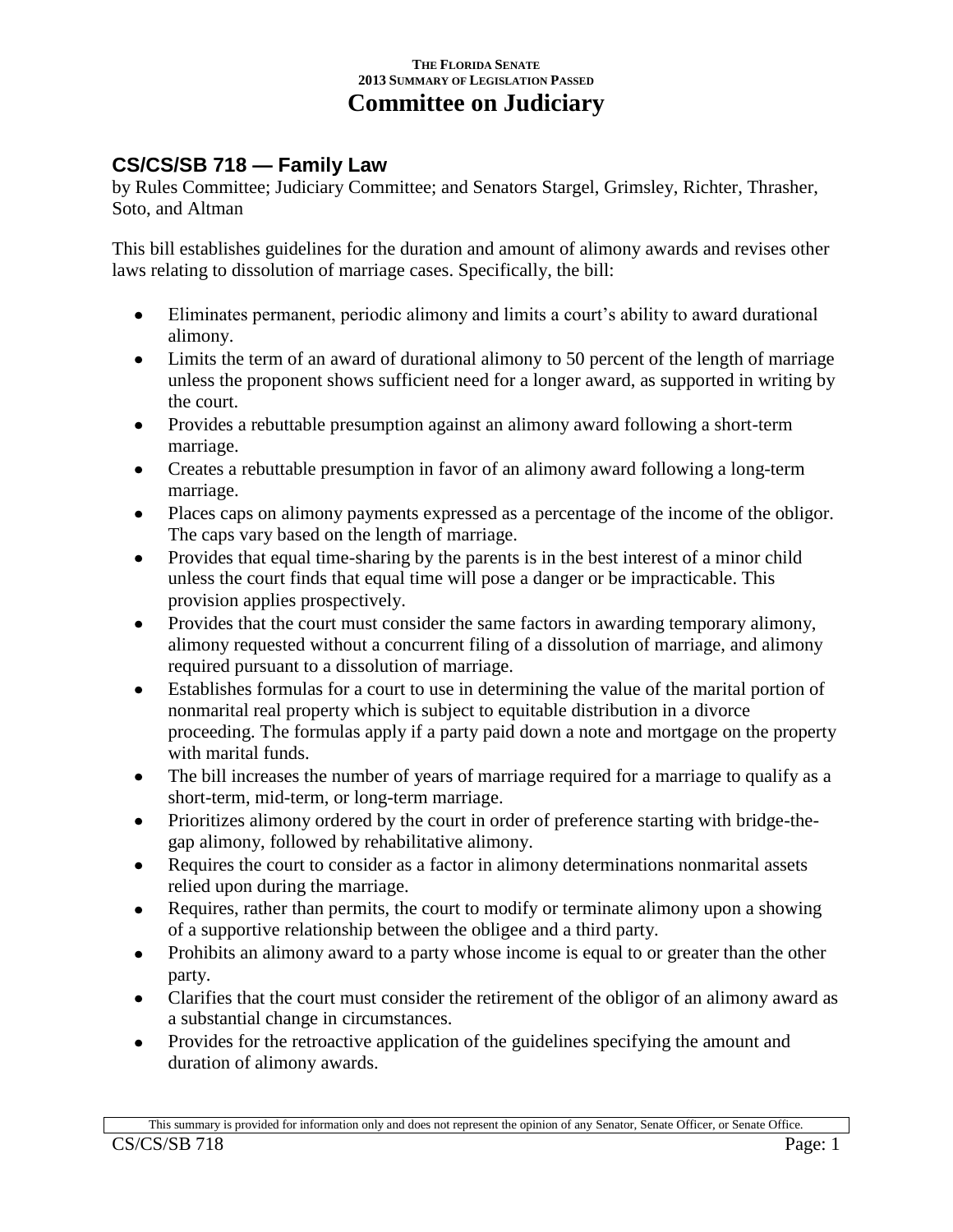Provides a schedule for filing petitions to modify an existing alimony award based on the  $\bullet$ duration of the alimony obligation.

This bill was vetoed by the Governor on May 1, 2013. *Vote: Senate 29-11; House 85-31*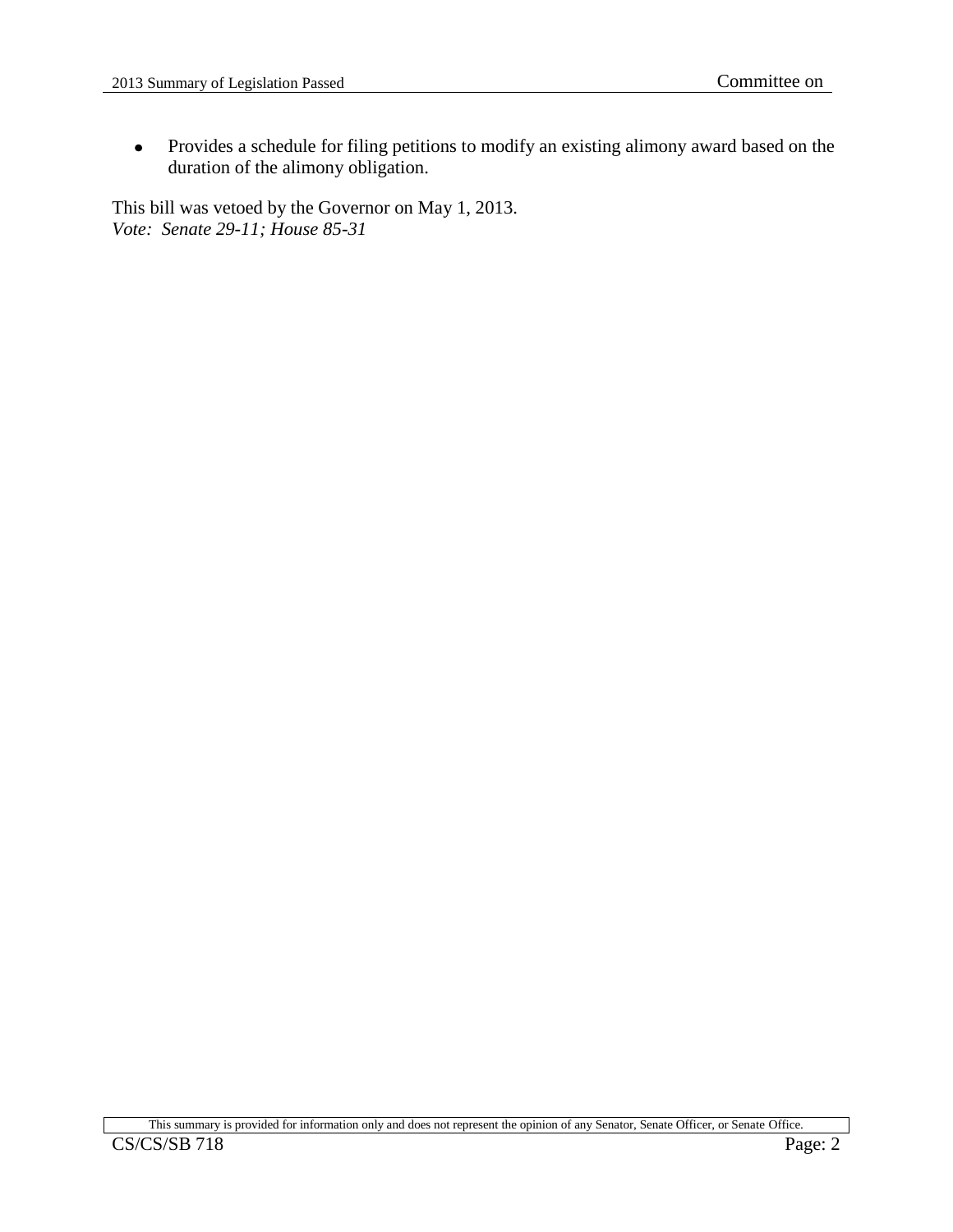### **SB 736 — Limitations Relating to Deeds and Wills**

by Senator Richter

The bill expands the scope of existing law (s. 95.231(1), F.S.), to cure defective documents purporting to transfer title to real property. Under existing law, a 5-year limitation period acts to cure defective deeds or wills that are missing required seals or signatures of witnesses. Under the bill, the 5-year limitation period will cure such defects in any instrument, including a power of attorney, used in connection with the transfer of title to real property. Additionally, the bill provides a savings clause to allow any person who is adversely affected by the bill's changes to bring a claim within the specified period of time to protect his or her interest.

If approved by the Governor, these provisions take effect October 1, 2013. *Vote: Senate 38-0; House 117-0* 

This summary is provided for information only and does not represent the opinion of any Senator, Senate Officer, or Senate Office.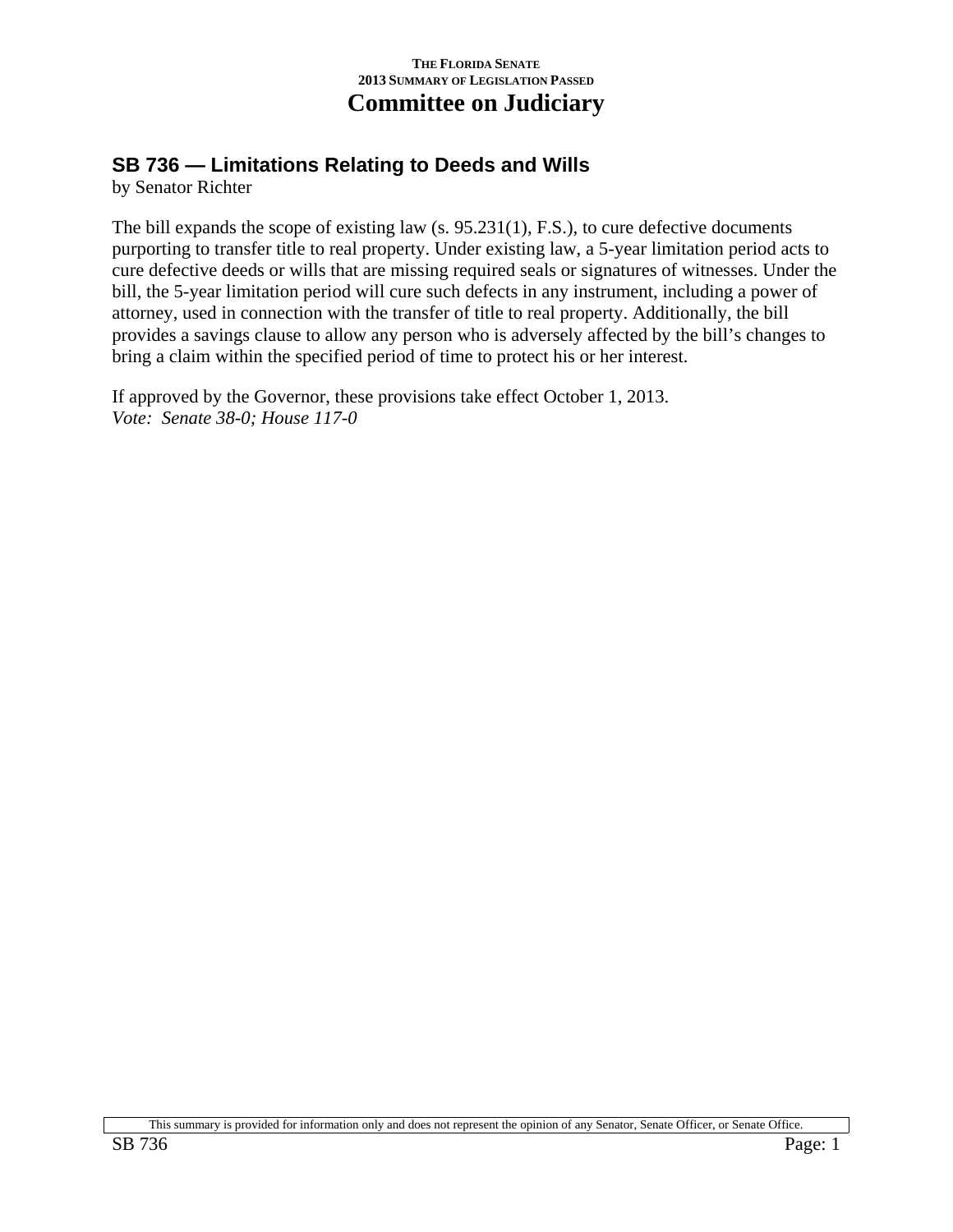### **CS/CS/HB 833 — General Assignments**

by Judiciary Committee; Civil Justice Subcommittee; and Rep. Passidomo (CS/SB 1098 by Banking and Insurance Committee and Senator Richter)

This bill streamlines procedures for the discharge of duties by an assignee under an assignment for the benefit of creditors. The changes were recommended by the Business Law Section of The Florida Bar as part of its comprehensive review of the law. More specifically, this bill:

- Creates a negative notice procedure to allow an assignee when discharging duties under an assignment for the benefit of creditors to give notice to interested parties of a planned action. In the absence of objection, the assignee may proceed without a hearing. A form is created for providing negative notice of certain acts to be undertaken by the assignee.
- Sets a minimum bond for assignees under an assignment for the benefit of creditors of at  $\bullet$ least \$25,000 or double the liquidation value of the unencumbered and liquid assets of the insolvent estate, whichever is greater.
- Authorizes an assignee to conduct discovery as provided for in the Florida Rules of Civil  $\bullet$ Procedure in the course of prosecuting or objecting to claims.
- Eliminates a conflict in existing law relating to an extension of the time within which an assignee may conduct the business of an insolvent debtor. The change allows the assignee to conduct the business of the insolvent debtor for 45 days, or longer, if needed and appropriate notice is given.
- Identifies the parties entitled to notice and specifies the contents of the notice if an  $\bullet$ assignee rejects a lease when discharging his or her duties for an insolvent estate.
- Creates a form for deeds for use by an assignee in the sale of real property of an insolvent estate.

If approved by the Governor, these provisions take effect upon becoming law. *Vote: Senate 36-0; House 113-0*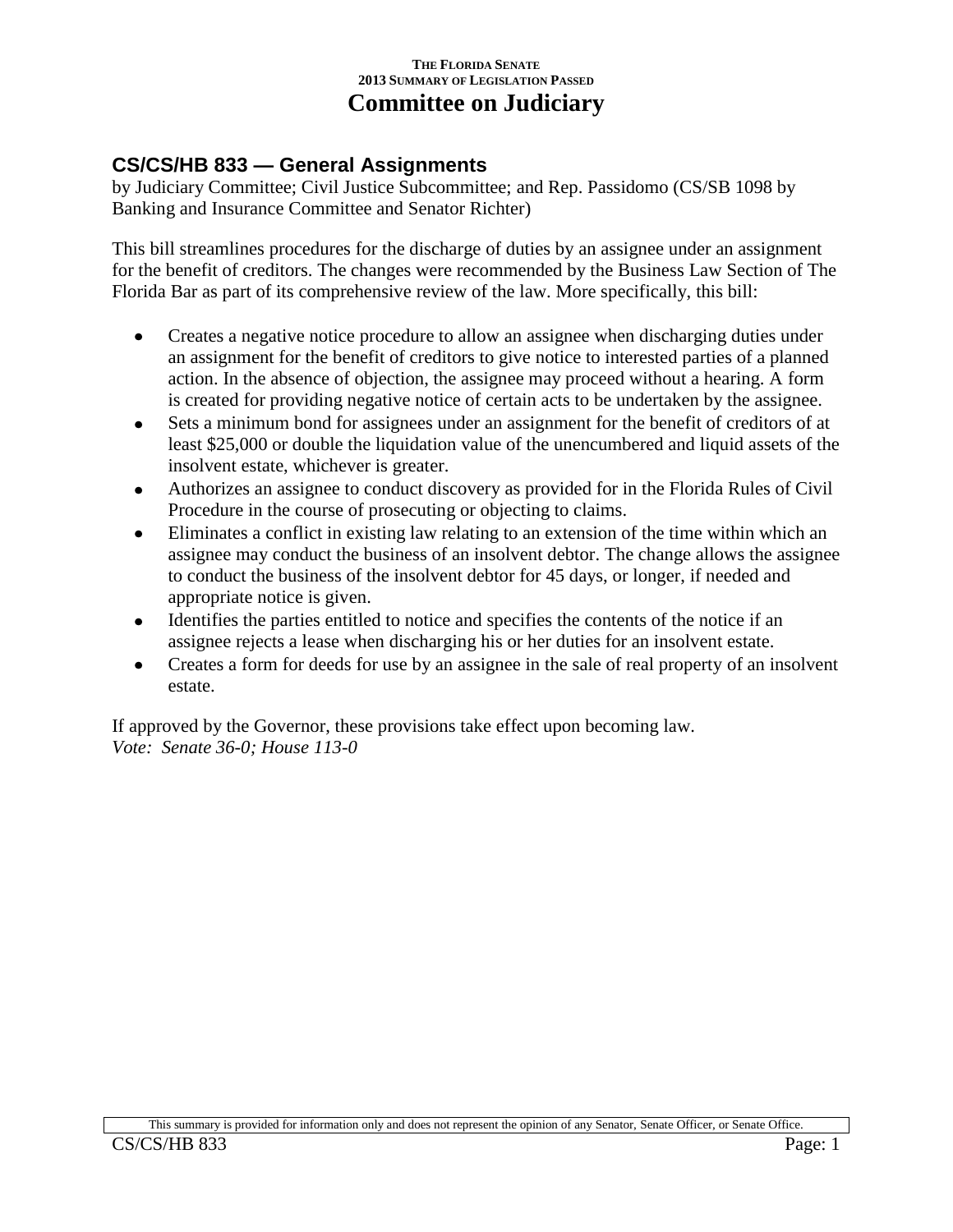### **CS/HB 841 — Powers of Attorney**

by Judiciary Committee and Rep. Powell and others (SB 832 by Senator Joyner)

This bill makes a number of changes to the Florida Power of Attorney Act (Act) which were recommended by the Real Property, Probate, and Trust Law Section of The Florida Bar. These changes:

- Make provisions of the Act which apply to financial institutions expressly applicable to broker-dealers.
- Specify that the laws governing powers of attorney do not apply to a power given to a transfer agent to facilitate a specific transfer of a financial instrument, a power authorizing a financial institution or broker-dealer to act as agent for the account owner in executing transfers of financial assets or a delegation of powers by a trustee.
- Allow a notary public to sign the principal's name on a power of attorney document if the principal is physically unable to sign.
- Allow a third party to require that an original power of attorney be provided for recording in official records if the power of attorney is relied on to transfer real property.
- Allow an agent with a power of attorney to delegate authority to a third person using a prescribed government form if the delegation is for a governmental purpose.
- Provide a standard for a court to award attorney fees in litigation involving a power of attorney.
- Allow a third party to require that an agent provide an affidavit stating whether the agent's authority has been terminated by the filing of an action for dissolution of marriage of the agent and principal.
- Clarify when a rejection of a power of attorney by a third party must be in writing.
- Clarify that the default cap in existing law on the amount of gifts that an agent may give under a power of attorney applies to gifts given in a single a calendar year.

If approved by the Governor, these provisions take effect upon becoming law. *Vote: Senate 38-0; House 118-0*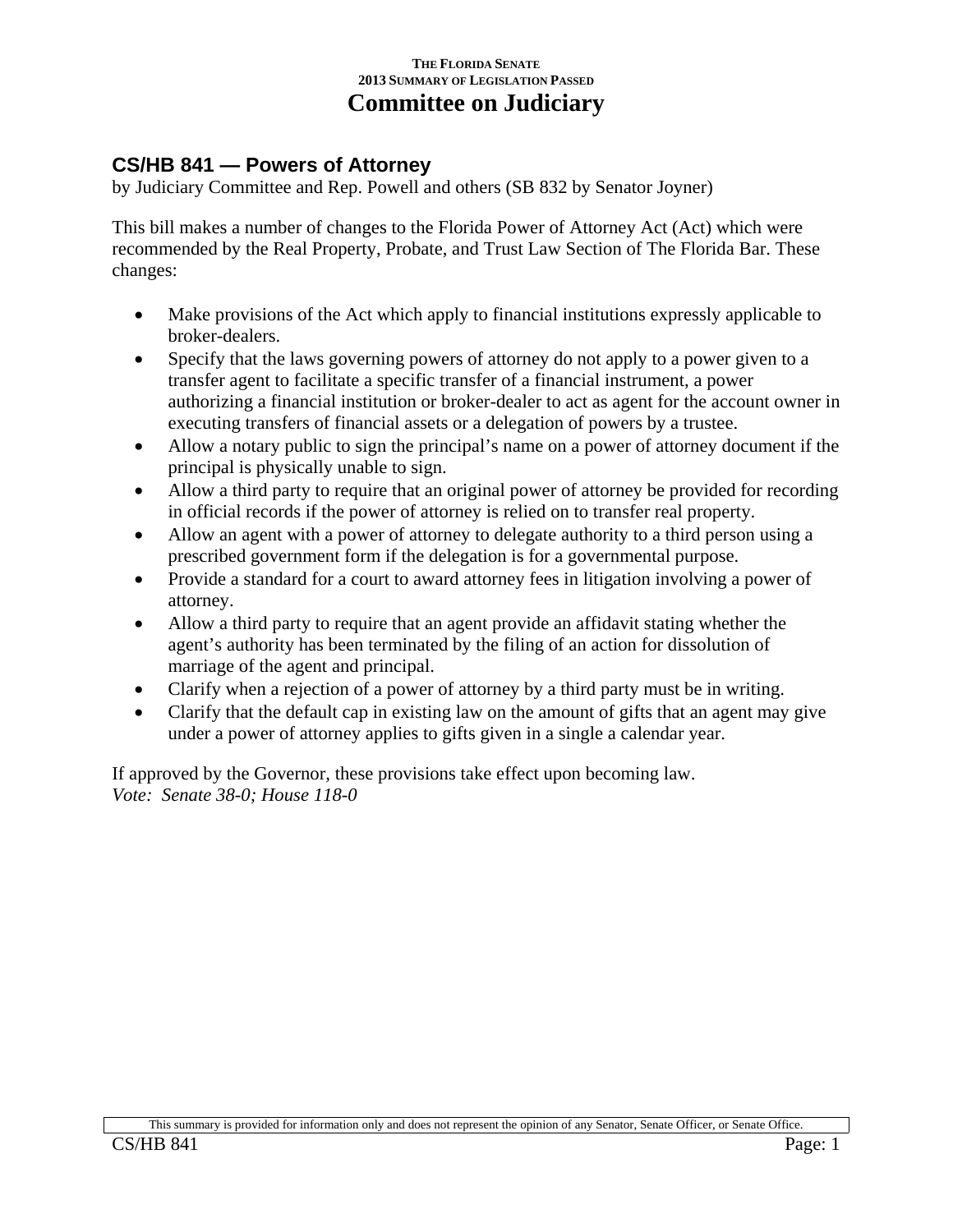### **CS/HB 903 — Adverse Possession**

by Civil Justice Subcommittee; and Rep. Davis and others (CS/SB 1166 by Judiciary Committee; and Senator Bradley)

This bill addresses the problem of individuals squatting illegally on property while preserving adverse possession actions for legitimate purposes.

The bill adds new requirements that a person must satisfy to take title to property through adverse possession. One such requirement is that the person pays all outstanding taxes against the property within 1 year after entering into possession. Additionally, the form of the return a person must file in connection with an adverse possession claim is revised. The form requires a person to acknowledge that the return "does not create any interest enforceable by law" in the property.

The bill subjects a person to criminal penalties for trespassing if the person attempts to occupy or occupies a residential structure on the basis of adverse possession before filling a return with the property appraiser. If the person attempts to occupy a residential structure by claim of adverse possession before filing a return and then offers the property for lease, the bill subjects the person to criminal penalties for theft.

If approved by the Governor, these provisions take effect July 1, 2013. *Vote: Senate 37-0; House 117-0*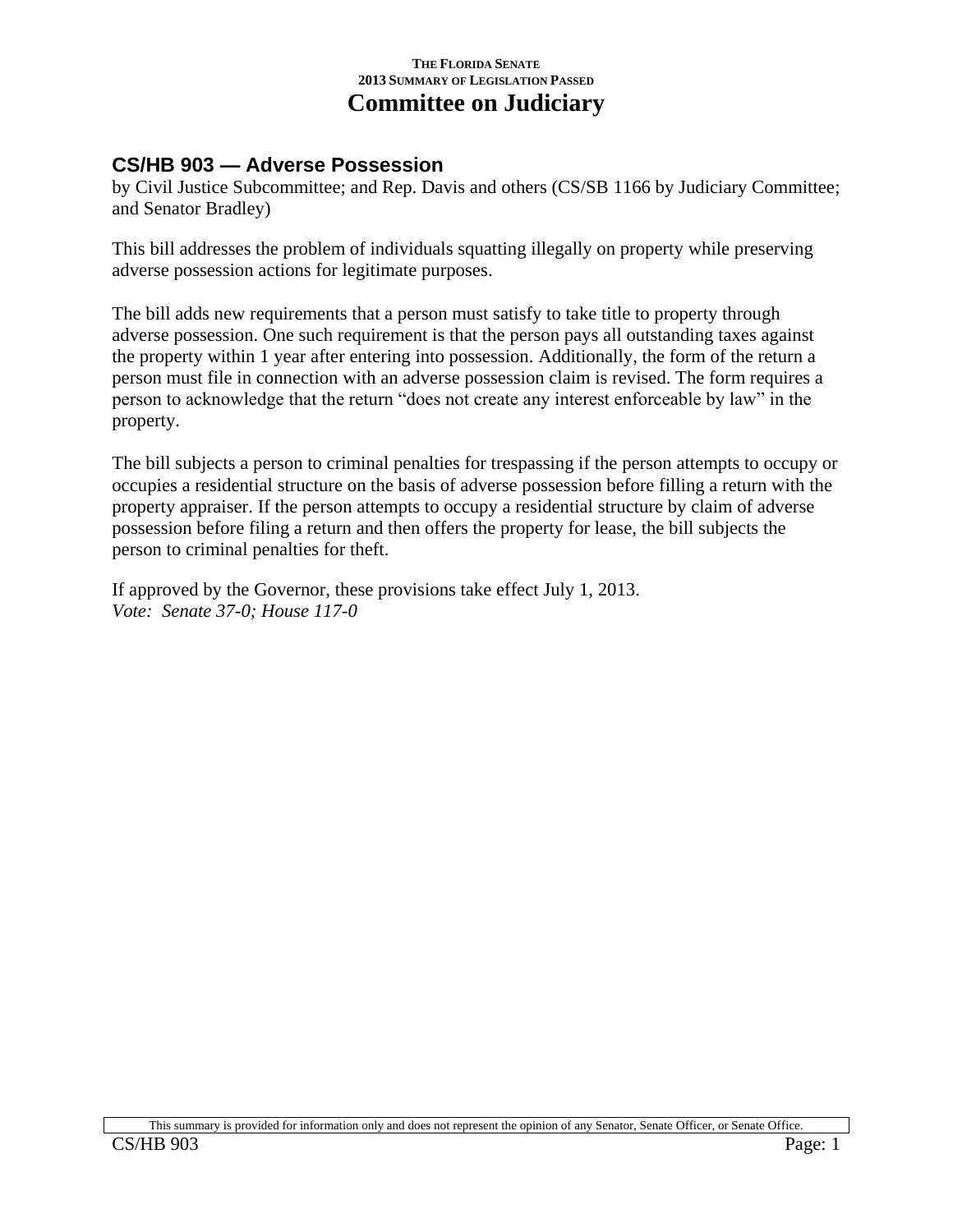### **CS/CS/HB 935 — Florida False Claims Act**

by Judiciary Committee; Civil Justice Subcommittee; and Rep. Young (CS/CS/SB 1494 by Rules Committee; Judiciary Committee; and Senator Thrasher)

The bill conforms the Florida False Claims Act (FFCA) to the Federal False Claims Act. Specifically, the bill:

- Expands the authority of the Department of Legal Affairs to issue subpoenas to investigate false claims against the state. However, this authority is contingent upon a public records exemption in House Bill 1297 (Senate Bill 1496) or similar legislation becoming law.
- Removes the statement of purpose for the FFCA.
- Revises the definitions under the FFCA to conform to the Federal False Claims Act.
- Revises the violations under the FFCA.
- Revises procedures for the Department of Legal Affairs to intervene in a case under the FFCA.
- Expands the authority of the Attorney General's Office to prosecute false claims allegedly made by certain governmental officials which are not acted upon by other state officials having authority to act.
- Revises provisions relating to the burden of proof in actions under the FFCA. Under the revised provisions, a defendant in a *qui tam* action may not deny facts which were the basis of a criminal proceeding in which the defendant was found guilty, pled guilty or pled nolo contendere. A "*qui tam* action" is an action brought under a statute that allows a private person to sue for a penalty, part of which the government or some specified public institution will receive.

If approved by the Governor, except as otherwise provided in this act, these provisions take effect July 1, 2013. *Vote: Senate 35-0; House 117-0*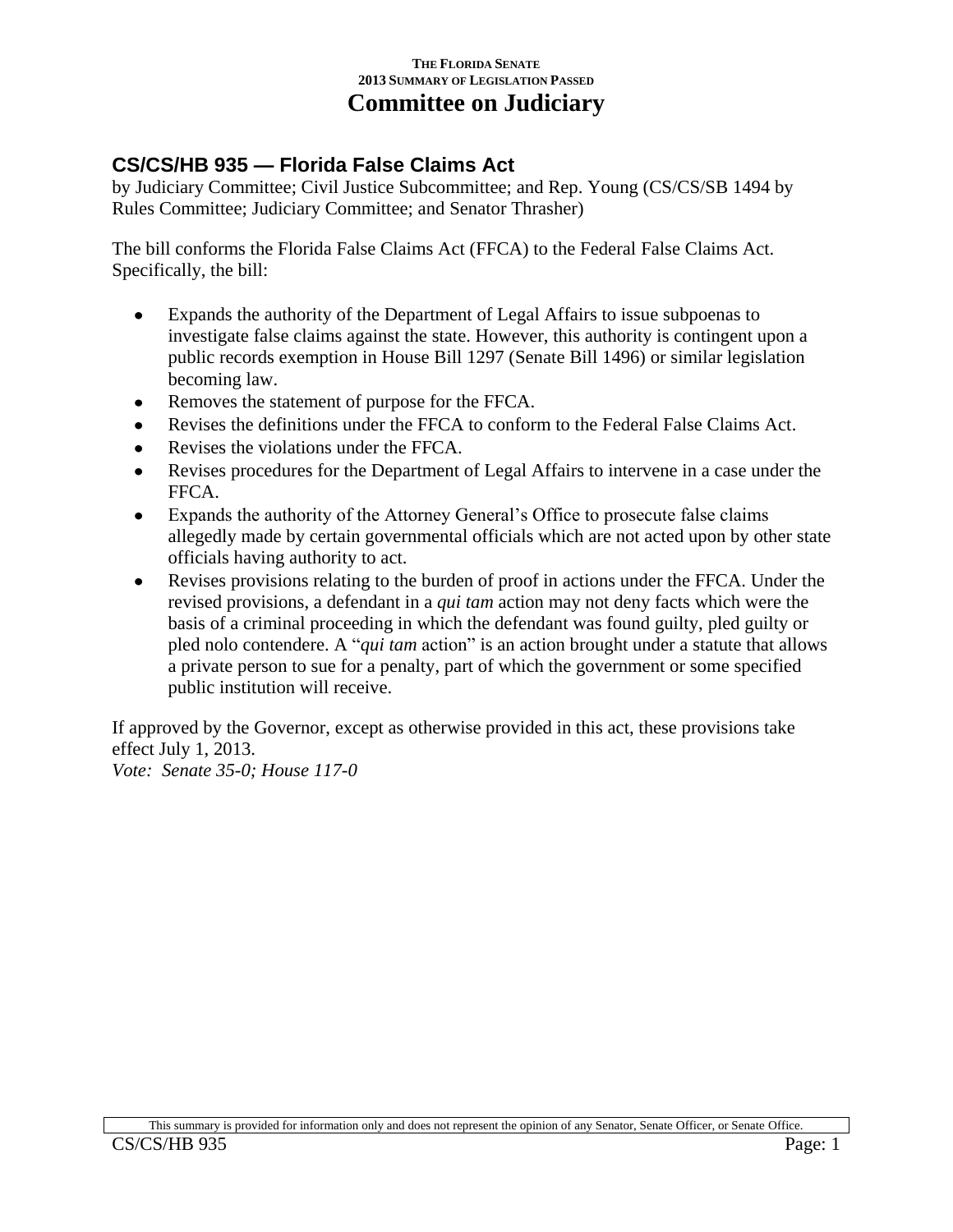### **CS/HB 953 — Warrants**

by Criminal Justice Subcommittee; Rep. Nunez; and others (CS/SB 962 by Judiciary Committee and Senator Gardiner)

This bill authorizes judges to electronically sign search and arrest warrants, including warrant applications that are electronically submitted. This bill clarifies that a judge must find probable cause prior to issuing the warrant.

Prior to signing, the court must find that a complaint for an arrest warrant or an application for a search warrant:

- Contains the affiant's actual, or electronic signature;
- Is accompanied by an oath or affirmation by a judge or someone else who is authorized to administer oaths; and
- Is submitted by reliable means if submitted electronically.

Warrants are deemed to be issued at the time a judge affixes his or her actual or electronic signature to the warrant.

If approved by the Governor, these provisions take effect July 1, 2013. *Vote: Senate 37-0; House 115-0*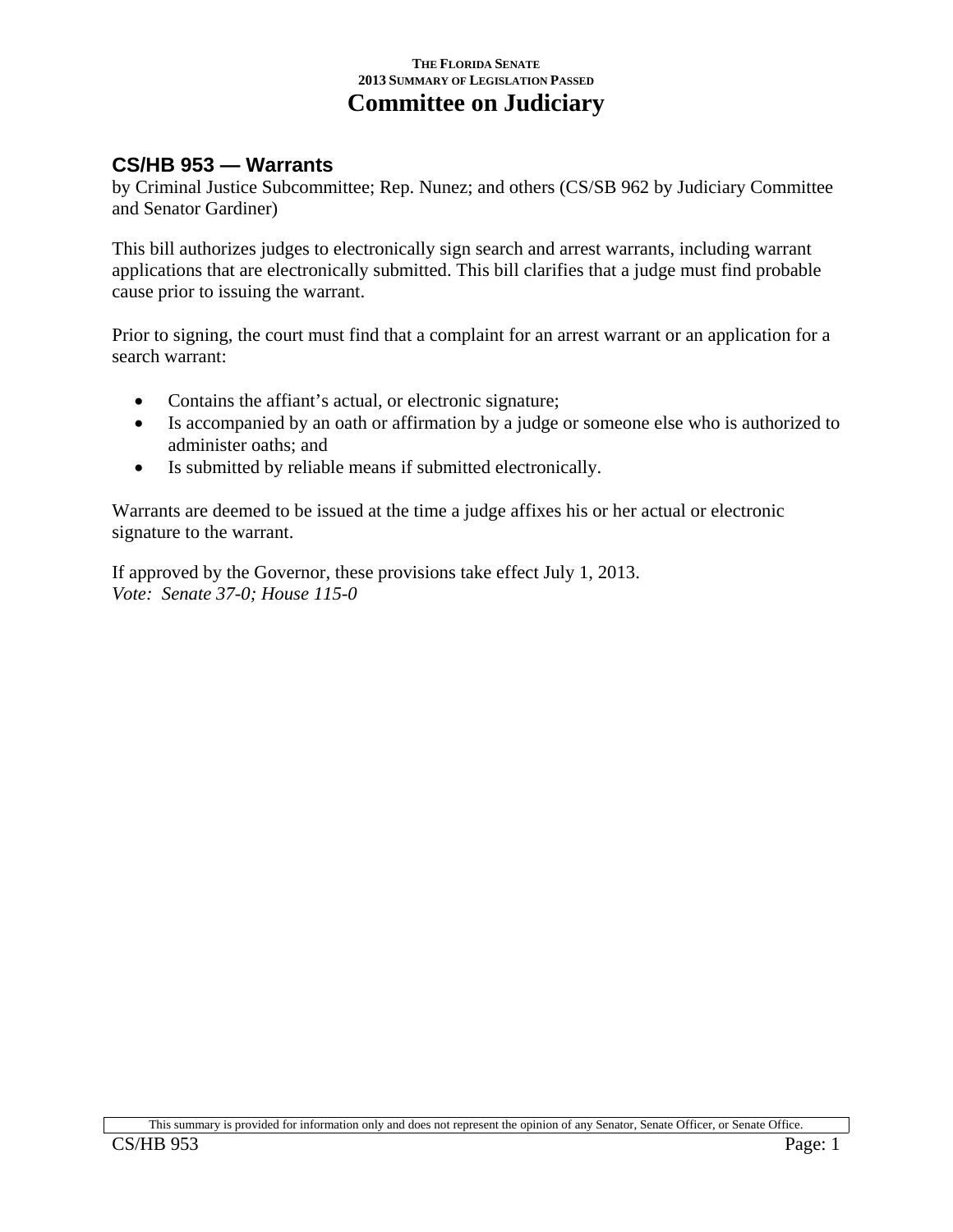### **CS/CS/HB 1147 — Office of Attorney General**

by Judiciary Committee; Justice Appropriations Subcommittee; and Rep. Fitzenhagen (CS/SB 1464 by Appropriations Committee and Senator Lee)

This bill makes changes to laws enforced by or governing the Office of the Attorney General, also known as the Department of Legal Affairs. These changes:

- Reduce the amount of funds that revert from the Legal Affairs Revolving Trust Fund to the General Revenue Fund at the end of a fiscal year. Under existing law, amounts in excess of 3 times the combined budgets for the antitrust and racketeering sections of the Department of Legal Affairs revert to the General Revenue Fund. Under the bill, trust fund will also retain 3 times the amount of the budget for the department's consumer protection section.
- Correct a discrepancy in statute and specify that rewards for reporting Medicaid fraud to the Florida Department of Law Enforcement be paid from the Operating Trust Fund.
- Incorporate current federal consumer protection laws and regulations of the Federal Trade Commission into the Deceptive and Unfair Trade Practices Act, effectively specifying additional deceptive and unfair trade practices.
- Allow final written notification of the need to repair a vehicle that does not conform to the manufacturer's warranty to be made by any method providing a delivery confirmation.
- Require that, upon receipt from a manufacturer of a procedure for handling consumer complaints, the Department of Legal Affairs notify the manufacturer of any deficiencies in the procedure, certify the procedure for a period not to exceed 1 year, or deny the certification and state the reasons for the denial.
- Allow a notice sent by the Department of Legal Affairs which rejects a motor vehicle dispute for arbitration be sent by any method by deleting a requirement that the notice be sent by registered mail.
- Allow the Attorney General discretion as to whether to file an action based on a complaint involving discriminatory housing practices.

These provisions became law upon approval by the Governor on July 1, 2013. *Vote: Senate 36-0; House 114-0*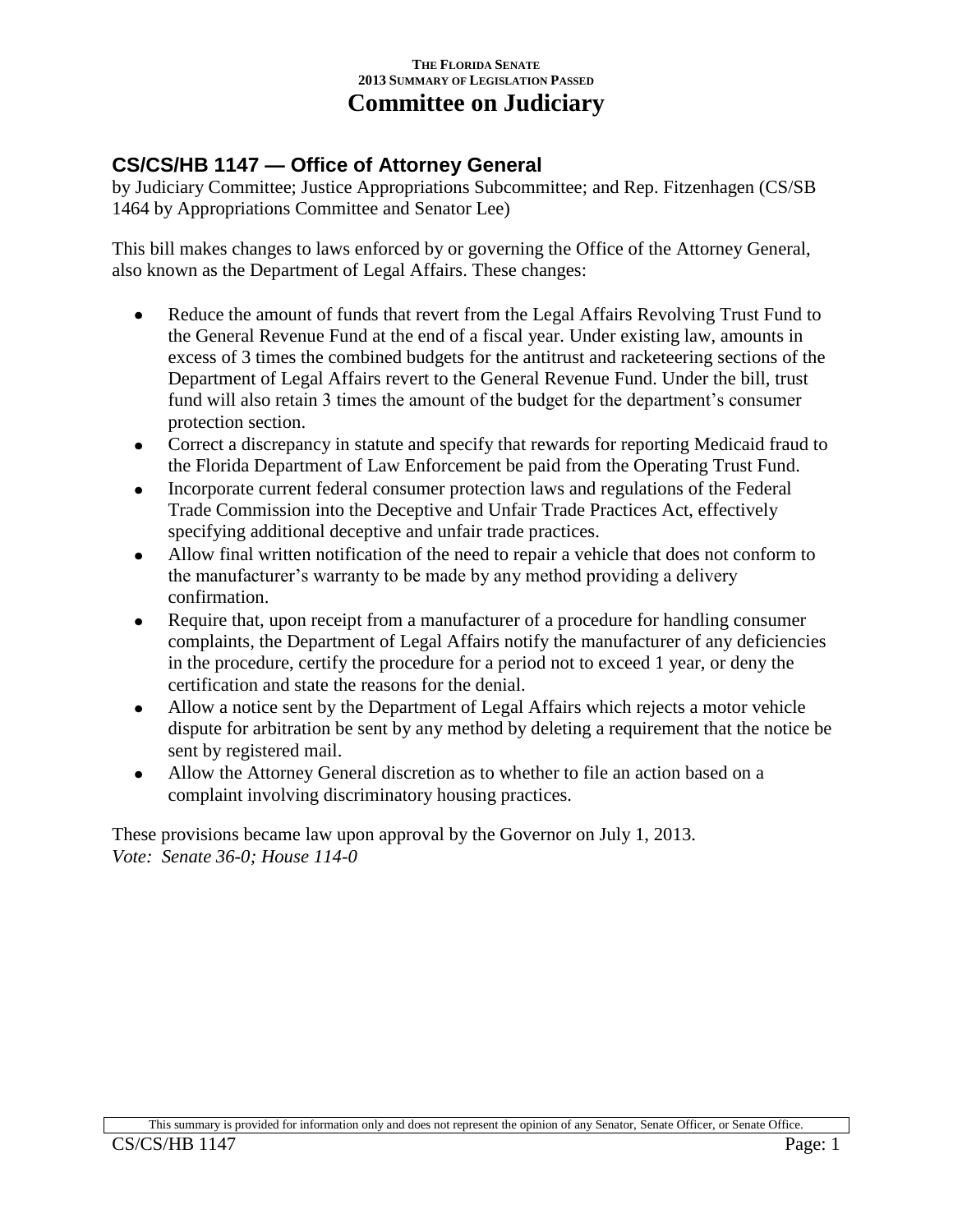### **HB 1297 — Public Records/Florida False Claims Act**

by Rep. Young (CS/SB 1496 by Judiciary Committee and Senator Thrasher)

The bill creates a public records exemption for a complaint of a Florida False Claims Act (FFCA) violation and other information held by the Department of Legal Affairs pursuant to an investigation of the alleged violation. The exemption expires when the investigation is complete, unless the complaint and other information are otherwise protected by law.

The bill provides for repeal of the exemption on October 2, 2018, unless reviewed and saved from repeal by the Legislature. It also provides a statement of public necessity as required by the Florida Constitution.

This bill is linked to CS/CS/HB 935 (CS/CS/SB 1494), which substantially revises the authority of the Department of Legal Affairs to pursue fraud and other acts of misconduct under the FFCA.

If approved by the Governor, these provisions take effect on the same date that HB 935 or similar legislation takes effect, if such legislation is adopted in the same legislative session or an extension thereof and becomes law. *Vote: Senate 38-0; House 117-0*

This summary is provided for information only and does not represent the opinion of any Senator, Senate Officer, or Senate Office.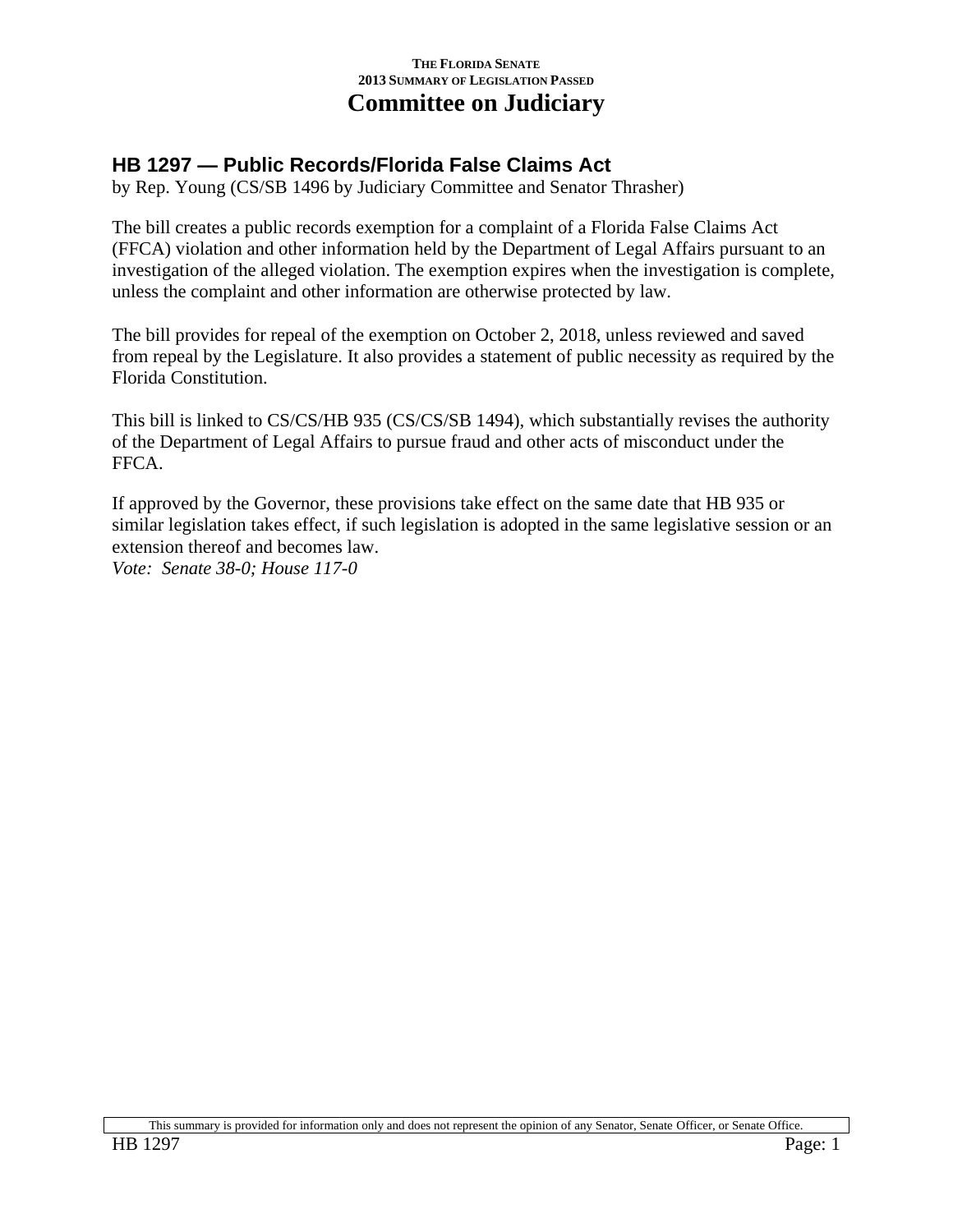# **CS/CS/SB 1300 — Limited Liability Companies**

by Commerce and Tourism Committee; Judiciary Committee and Senator Simmons

The bill creates the Revised Limited Liability Companies Act. Many provisions in existing law are retained, but the bill makes some substantial changes to the rules governing Limited Liability Companies. The bill is substantially based on the Revised Uniform Limited Liability Company Act of 2006 as amended in 2011 with deviations to reflect unique situations present in Florida. Among the most significant changes, the bill:

- Imposes an obligation directly on the members or managers of an LLC, as applicable, to correct information in articles of organization that become inaccurate.
- Expands the list of nonwaivable default rules that cannot be superseded by the operating agreement of an LLC.
- Authorizes an LLC to file a statement of authority, which provides constructive notice as to who can bind the LLC.
- Modifies provisions addressing the LLC's management structure. It removes the concept of a "managing member" who is elected from among the existing members. An LLC that was managed by a "managing member" is now considered to be member managed and the former managing member is not entitled to compensation unless agreed upon in an operating agreement.
- Requires the unanimous vote of the members to amend the operating agreement or the articles of organization of a member-managed LLC.
- Allows a member of an LLC to dissociate at any time, rightfully or wrongfully, by withdrawing by "express will." If a member dissociates, the member loses the right to participate in the LLC's management. Additionally, the bill provides 14 new causes for dissociation of a member other than bankruptcy or insolvency of a member, which already exist in current law.
- Provides specifics procedures for service of process on an LLC, including the method of  $\bullet$ delivery and waiver of a right any to notice given by the bill or the articles of organization or the operating agreement of the LLC.
- Allows a member of an LLC to maintain a derivative action to enforce a right of the LLC when, within a reasonable time, an action is not instituted after a member or manager makes a demand. If the demand would be futile or irreparable injury would result to the LLC by waiting for the members or managers to bring the action, the bill authorizes the member to begin a derivative action.
- Permits interest exchanges in another business entity and allows non-U.S. entities to  $\bullet$ become LLCs in this state while continuing its existence in the foreign jurisdiction.

If approved by the Governor, these provisions take effect January 1, 2014. *Vote: Senate 37-0; House 117-0*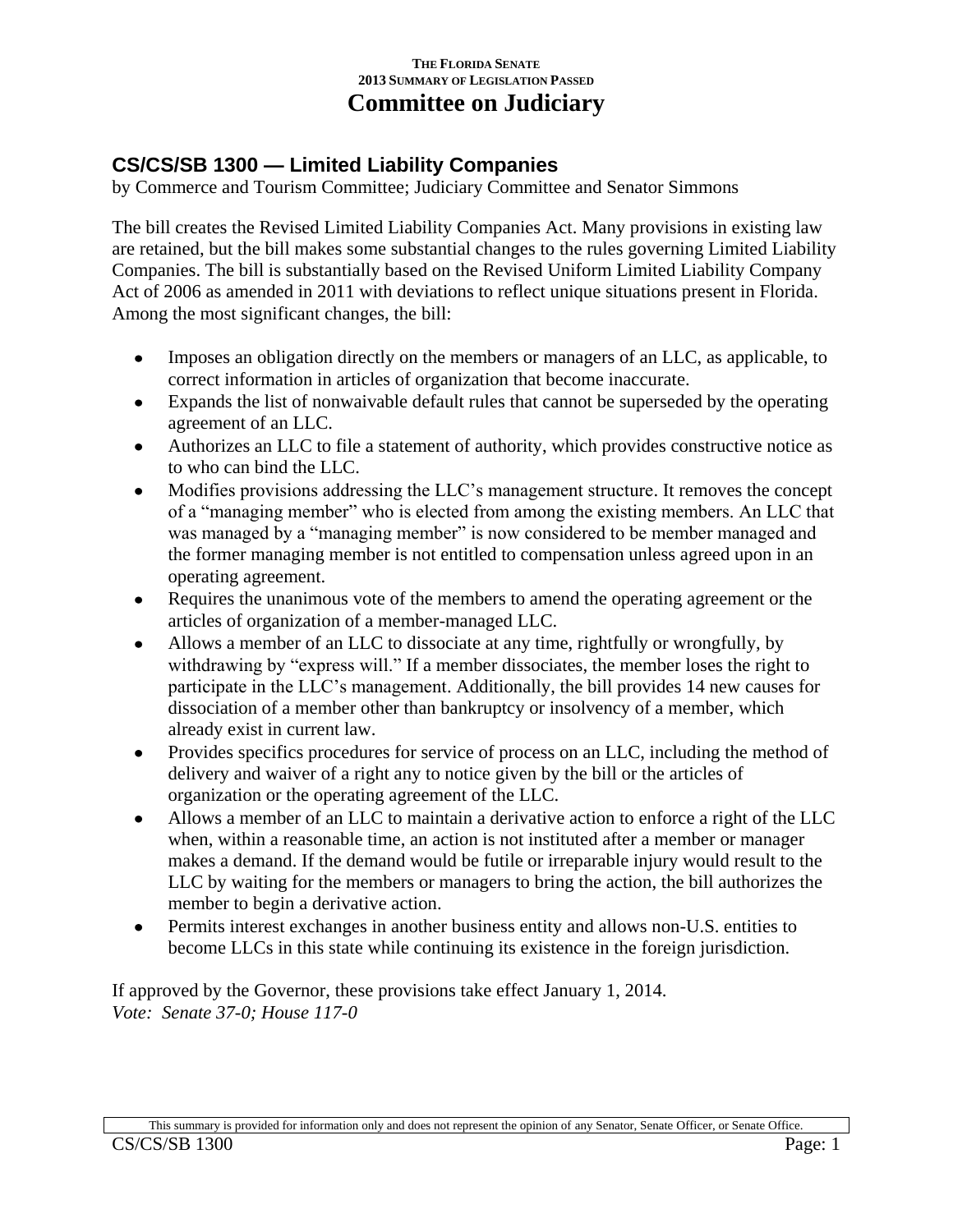### **SB 1792 — Medical Negligence Actions**

by Judiciary Committee

This bill clarifies a heath care practitioner's or provider's right to legal counsel, authorizes a prospective defendant to interview a claimant's treating health care providers, and revises the qualifications of experts authorized to testify in medical negligence actions against a specialist.

### *Health Care Practitioner or Provider Access to Legal Counsel*

Whether a heath care practitioner or provider may consult with legal counsel before serving as a witness in a medical negligence action was made unclear as the result of *Hasan v. Garvar*, 108 So. 3d 570 (Fla. 2012). The bill clarifies that a health care practitioner or provider may consult with an attorney before serving as a witness in a medical negligence action.

During a consultation, the practitioner or provider may disclose to his or her attorney information disclosed by a patient or records created during the course of care or treatment of the patient. However, the bill prohibits the attorney from being a conduit for ex parte communications between the practitioner or provider and the defendant or the defendant's insurer. If the liability insurer for the provider or practitioner represents a defendant or prospective defendant in the action:

- The insurer may not choose an attorney for the practitioner, but may recommend  $\bullet$ attorneys other than the attorney representing the defendant or a prospective defendant.
- The practitioner's attorney may not disclose any information to the insurer, other than  $\bullet$ categories of work performed or time billed.

### *Presuit Investigation of Medical Negligence Claims*

This bill revises the informal discovery procedures available for the presuit investigation of a medical negligence claim.

Under existing law, a prospective defendant may not interview the claimant's treating health care providers without the consent of the claimant. Under the bill, the claimant's attorney is responsible for arranging an interview between the prospective defendant and the claimant's treating heath care providers within 15 days after receiving a request. For a subsequent interview, a prospective defendant need only provide 72 hours advance notice of taking the interview to the claimant. However, if the claimant's attorney fails to schedule the first interview, the prospective defendant may conduct an interview of the claimant's treating health care providers without notice to the claimant.

The bill does not require a health care provider to submit to an interview.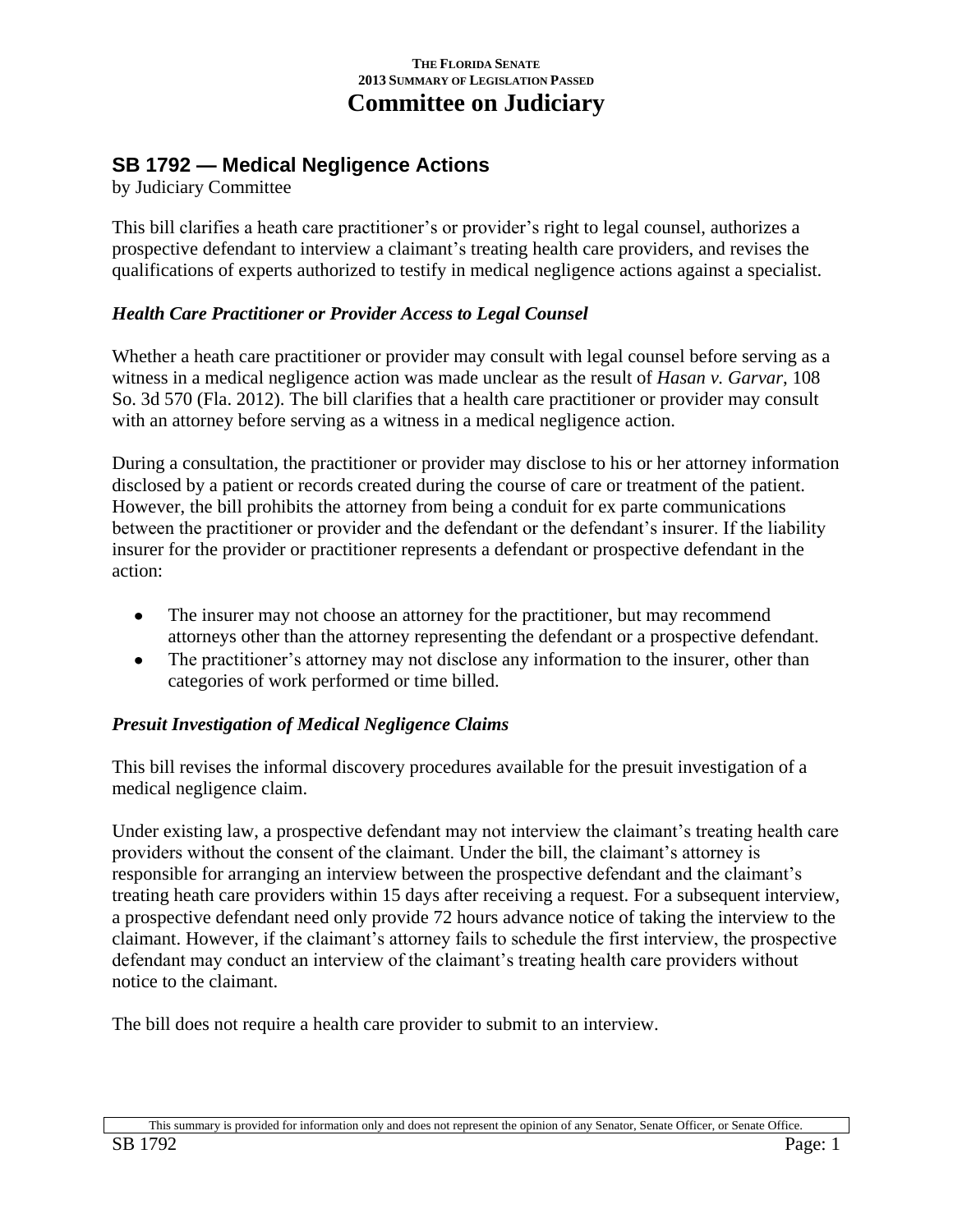### *Medical Specialists as Expert Witnesses*

The bill limits the class of individuals who may offer expert testimony in a medical negligence action against a specialist. Under existing law, these experts must specialize in the same or similar specialty as the defendant. Under the bill, these experts must specialize in the same medical specialty as the defendant.

If approved by the Governor, these provisions take effect July 1, 2013. *Vote: Senate 27-12; House 77-38*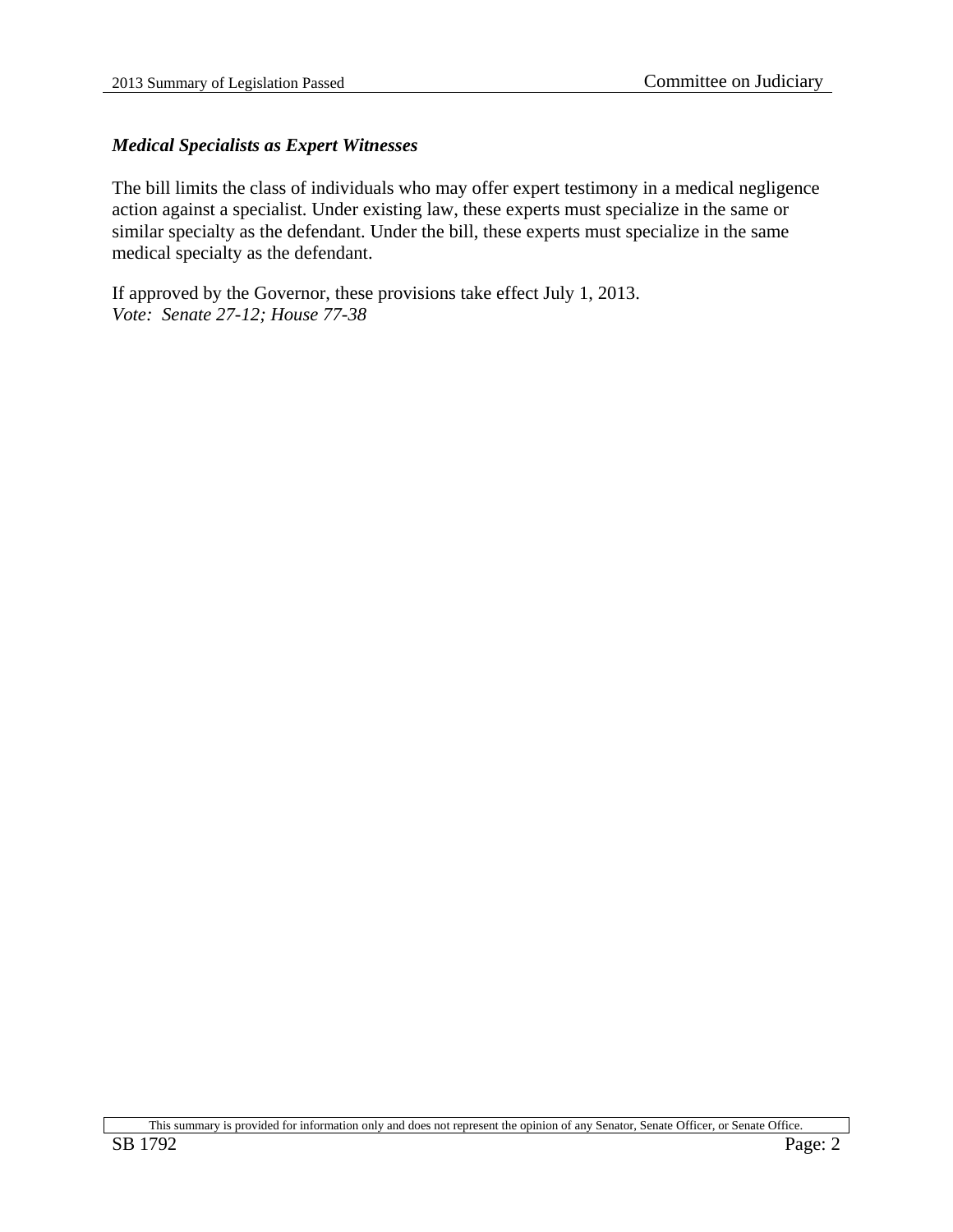### **HB 7015 — Expert Testimony**

by Civil Justice Subcommittee; Rep. Metz and others (CS/SB 1412 by Rules Committee and Senator Richter)

Currently, Florida courts employ the standard articulated in *Frye v. United States*, 293 F. 1013 (D.C. Cir. 1923) to determine whether to admit expert testimony. Under the *Frye* standard, the methodology or principle on which expert opinion testimony is based must be generally accepted in the field in which it belongs.

The bill replaces the *Frye* standard with the *Daubert* standard. Under the *Daubert* test, when there is a proffer of expert testimony, the judge as a gatekeeper must make a preliminary assessment of whether the reasoning or methodology properly can be applied to the underlying facts at issue. The bill adopts the *Daubert* standard by amending s. 90.702, F.S., to prohibit an expert witness from testifying in the form of an opinion or otherwise, including pure opinion testimony, unless:

- The testimony is based on sufficient facts or data;  $\bullet$
- The testimony is the product of reliable principles and methods; and
- The witness has applied the principles and methods reliably to the facts of the case.

Additionally, the preamble further states that the Legislature intends to adopt the standards provided in *Daubert v. Merrell Dow Pharmaceuticals, Inc.*, 509 U.S. 579 (1993), *General Electric Co. v. Joiner*, 522 U.S. 136 (1997), and *Kumho Tire Co. v. Carmichael*, 526 U.S. 137 (1999) and to prohibit pure opinion testimony as provided in *Marsh v. Valyou*, 997 So. 2d 543 (Fla. 2007).

The bill amends s. 90.704, F.S., to prohibit the disclosure of inadmissible facts or data to a jury by the proponent of an expert opinion or by inference unless the court determines that their probative value in assisting the jury's evaluation of the expert's opinion substantially outweighs their prejudicial effect. As a result of the amendments, the effect of s. 90.704, F.S., is conformed to the effect of Federal Rule of Evidence 703.

If approved by the Governor, these provisions take effect July 1, 2013. *Vote: Senate 30-9; House 70-41*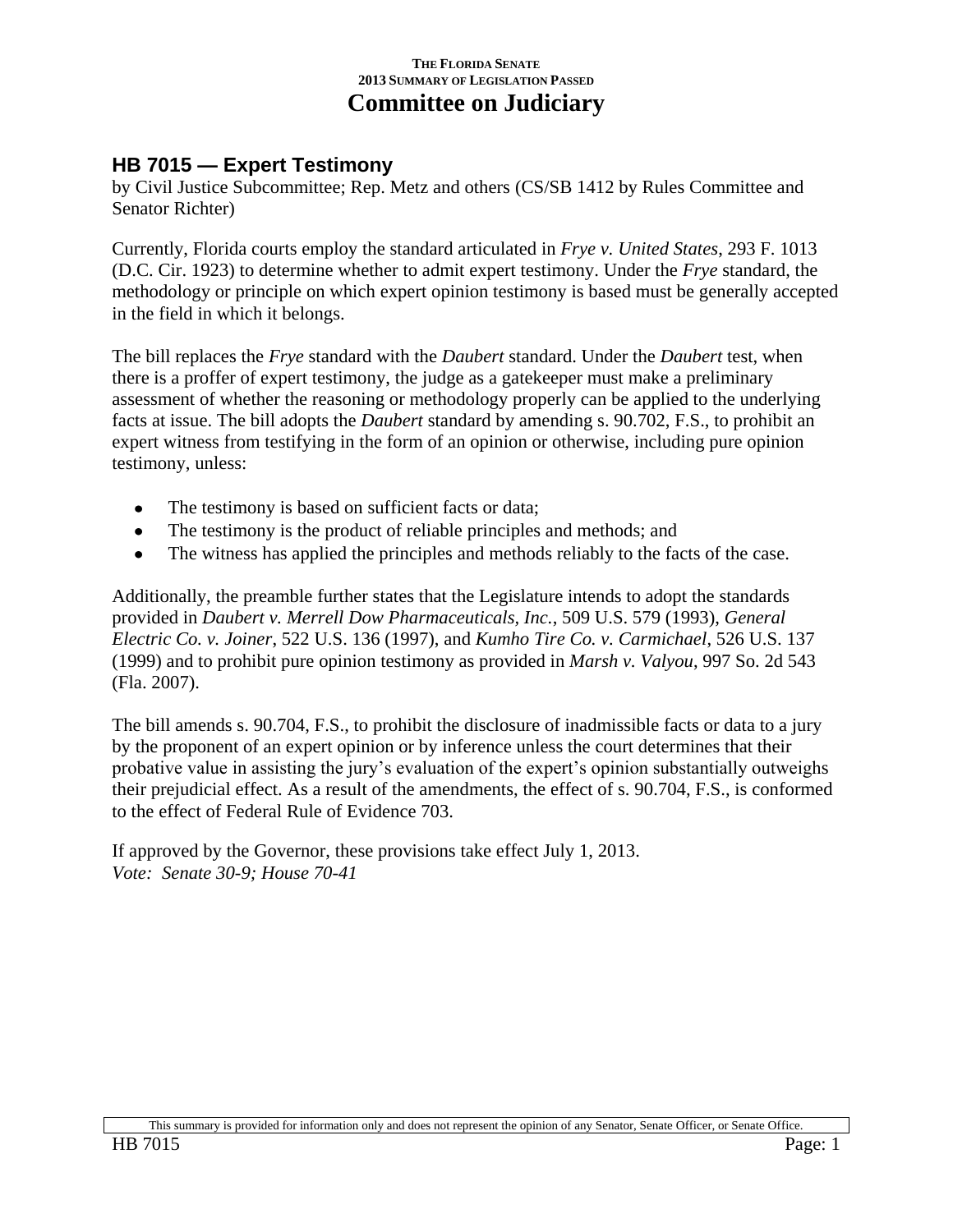### **HB 7017 — Terms of Courts**

by Civil Justice Subcommittee; and Rep. Spano; and others (SB 746 by Senator Stargel)

This bill (Chapter 2013-25, L.O.F.) repeals various sections in law that provided specific references to terms of court. These provisions are obsolete as they were adopted at a time when judges had to travel through the circuit in difficult and cumbersome circumstances. This bill permits the Supreme Court to set terms of court for the Supreme Court, district courts of appeal, and circuit courts. The bill also allows an appellate court to withdraw a mandate within 120 days after issuance.

These provisions were approved by the Governor and take effect January 1, 2014. *Vote: Senate 40-0; House 116-0* 

This summary is provided for information only and does not represent the opinion of any Senator, Senate Officer, or Senate Office.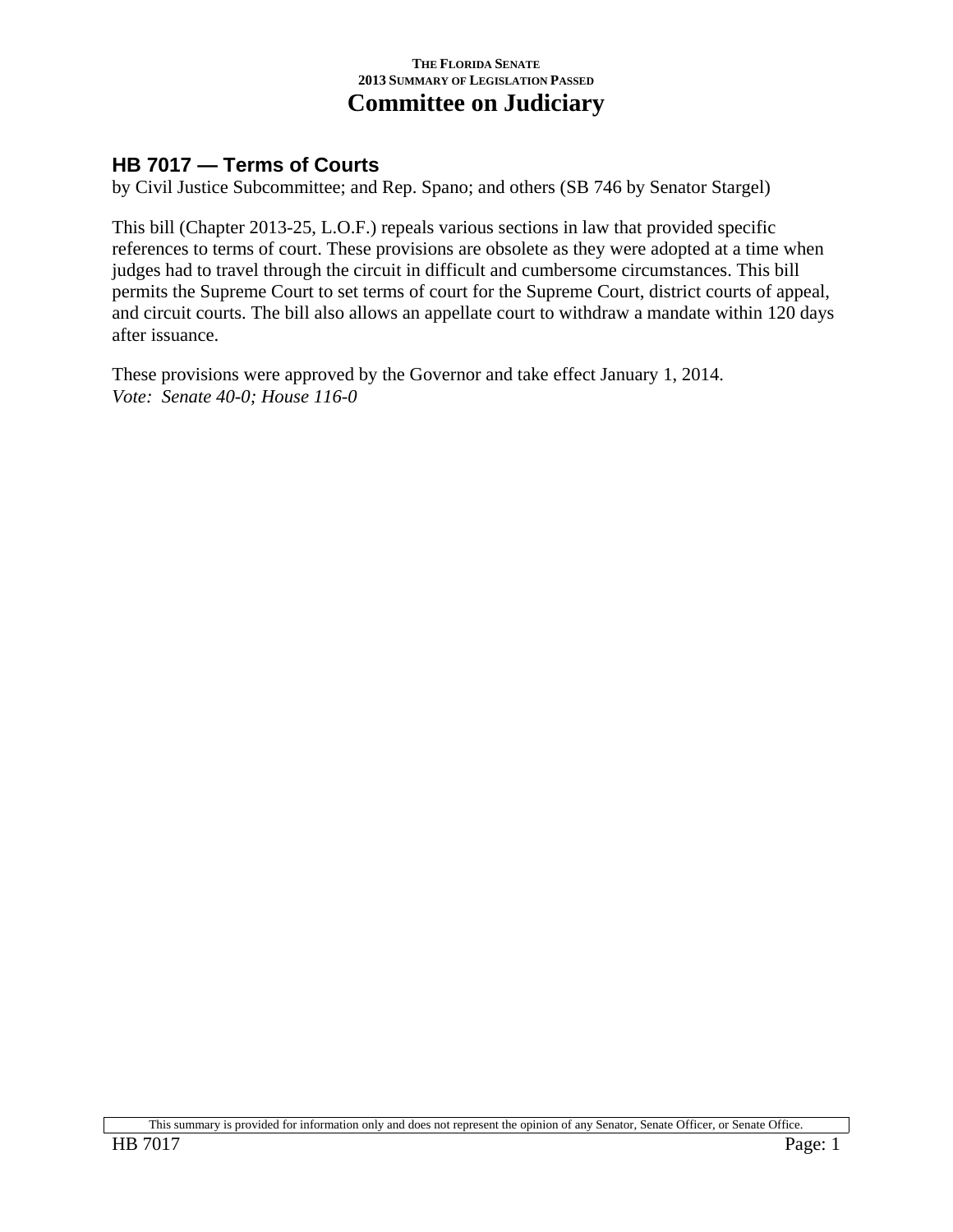### **HB 7035 — Pretrial Detention**

by Criminal Justice Subcommittee; Rep. Eagle and others (CS/SB 1372 by Judiciary Committee and Senator Bradley)

This bill adds two factors for a court to consider in setting bail or ordering pretrial detention of a criminal defendant:

- $\bullet$ Whether a defendant currently before the court for a crime other than a misdemeanor driving offense must register as a sexual offender or a sexual predator. If so, the court must order pretrial detention until first appearance to enable participation by the prosecutor and ensure public safety.
- Whether the state attorney has filed a request for, or the defendant has previously been  $\bullet$ sentenced as a prison releasee reoffender, habitual violent felony offender, three-time violent felony offender, or violent career criminal, and:
	- o A substantial probability exists that the defendant committed the current offense; and
	- o No conditions of release can reasonably protect the community from the risk of physical harm or ensure the presence of the defendant at trial.

If approved by the Governor, these provisions take effect July 1, 2013. *Vote: Senate 36-0; House 119-0*